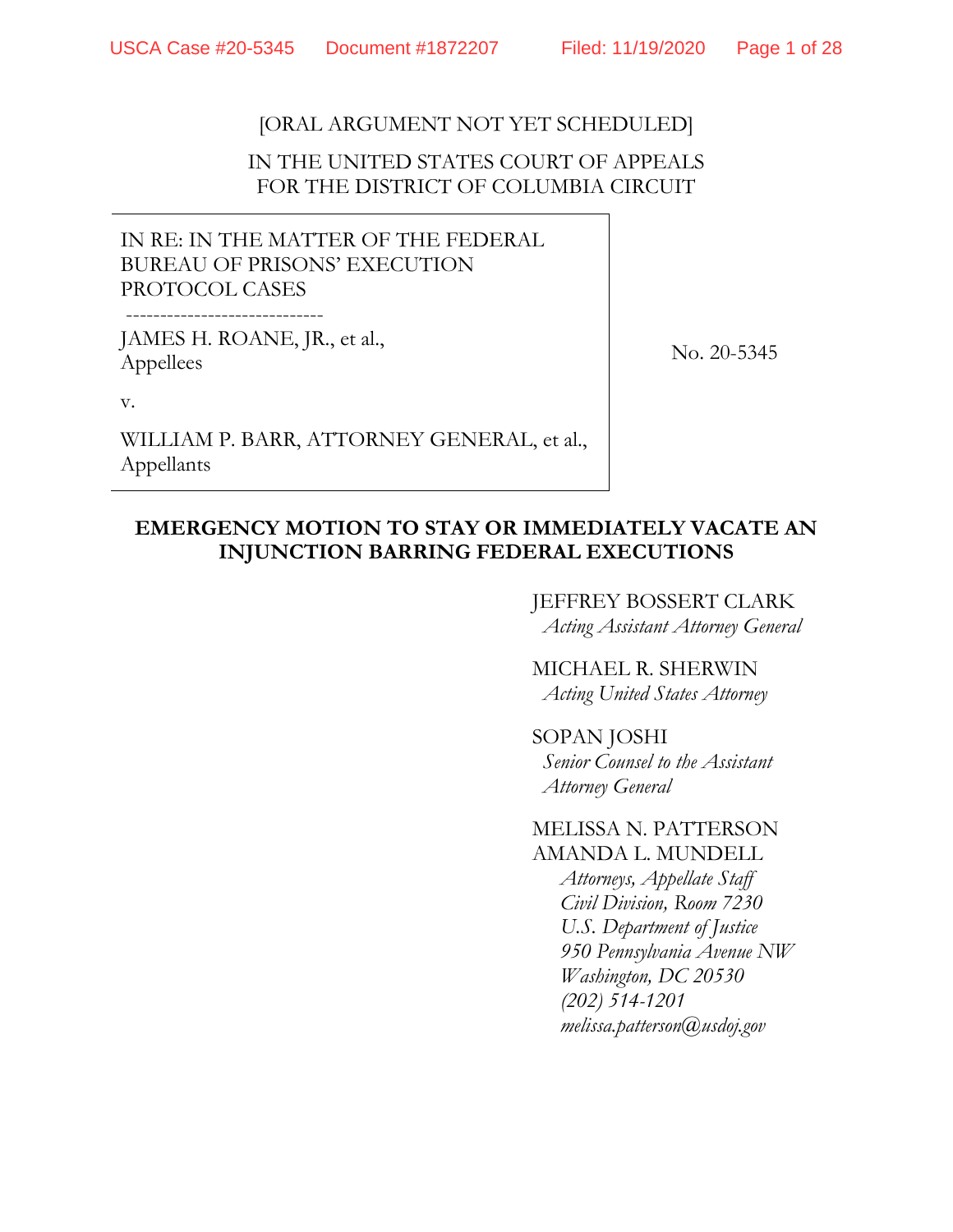## **INTRODUCTION AND SUMMARY**

Yesterday, in the early hours of the morning, this Court affirmed the district court's denial of an injunction barring the federal government from carrying out multiple federal executions due to an asserted violation of the Federal Food, Drug, and Cosmetic Act (FDCA). Although this Court concluded that the FDCA applies to lethal-injection drugs, and that the federal execution protocol should be set aside to the extent it is inconsistent with that statute's prescription requirement, the Court also held that the district court had correctly declined to enter permanent injunctive relief precluding plaintiffs' executions on that basis. This Court reversed the district court's dismissal of plaintiffs' Eighth Amendment claim for failure to state a claim, but made clear that injunctive relief was unavailable on that ground as well.

Nonetheless, hours after this Court's order, the district court yesterday invited plaintiff Orlando Hall to file "any motion for expedited relief" "[i]n light of the D.C. Circuit's order reversing this court's dismissal of Plaintiffs' Eighth Amendment claim" by 4 p.m. yesterday. Minute Order, No. 1:19-mc-145 (D.D.C. Nov. 18, 2020). Instead of complying with the substance or procedure outlined in that order, Hall waited until after 10 p.m. to file a motion seeking relief—not in connection with his reinstated Eighth Amendment claim, but rather on the basis of his bid for an FDCAbased injunction that this Court had just considered and rejected. Notably, Hall's arguments and request in district court mirrored those in the Supreme Court stay application he had already filed at that point; that application remands pending.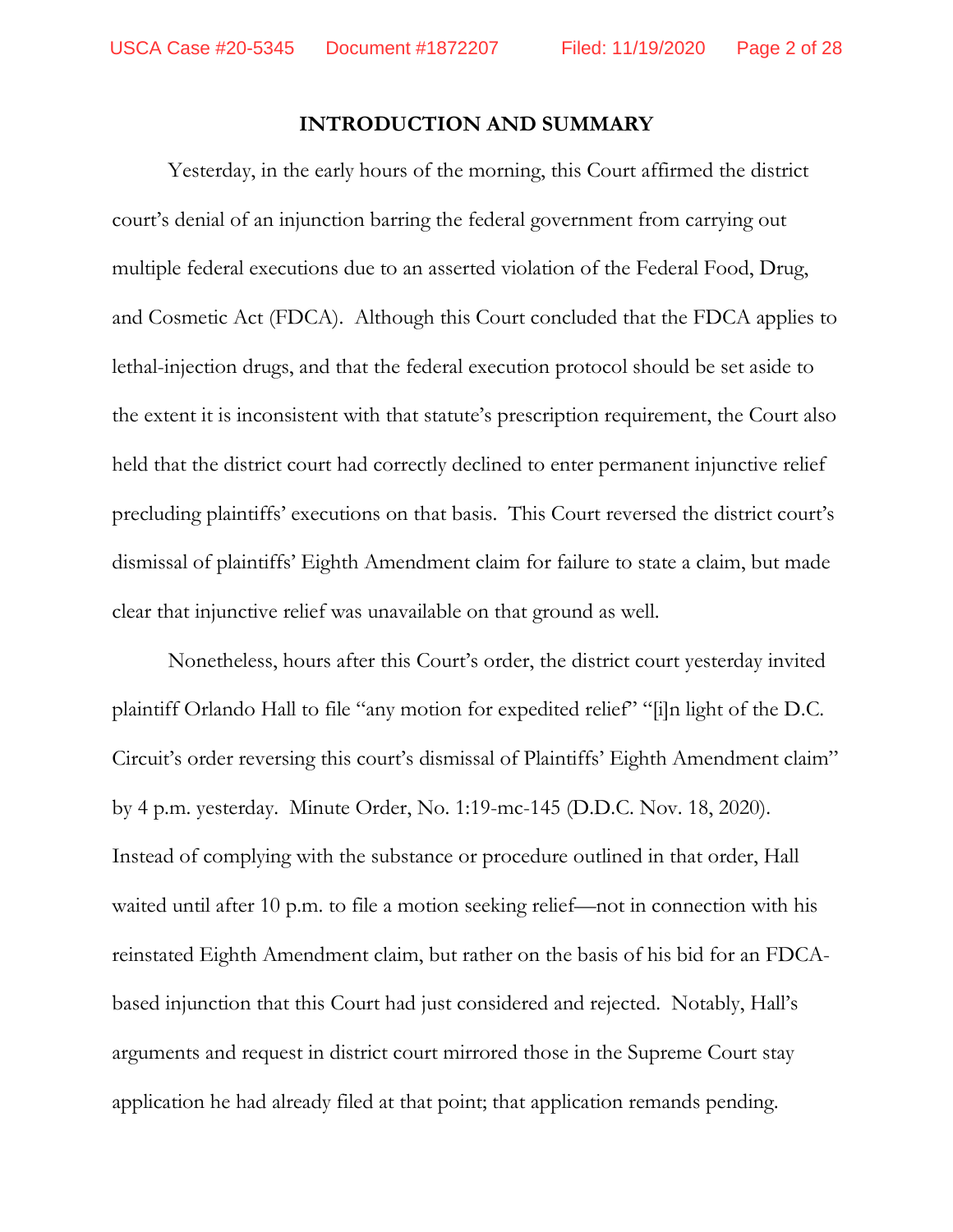Notwithstanding black-letter law-of-the-case principles and the mandate rule, the district court accepted Hall's open invitation to redecide the propriety of issuing injunctive relief under the FDCA based on the same information before this Court, hours after this Court had just rejected such a request, even extending that injunctive relief beyond Hall to all plaintiffs. And incredibly, despite this Court's August vacatur of an FDCA-based injunction unsupported by a finding of concrete irreparable harm, the district court once again issued an FDCA-based injunction unsupported by any finding of concrete irreparable harm. Instead, the only harms on which the court rested its eleventh-hour ruling are a bare statutory violation and a desire to afford plaintiffs more time to litigate their Eighth Amendment claim—harms that this Court has already rejected as a basis for an injunction.

Even apart from those dispositive defects, the district court's injunction is unjustifiable in light of the remaining equitable factors. While courts' discretion in applying those factors is broad, it is not unbounded, and the district court's extraordinary decision to halt Hall's impending federal execution because of the government's failure to secure a prescription for the pentobarbital used therein falls outside any reasonable application of equitable powers. This Court should immediately and summarily vacate or stay that order to allow the government to recommence the now-halted execution procedures in Terre Haute, where family members of Lisa Rene—the 16-year old girl Hall kidnapped, raped, beat, and buried

2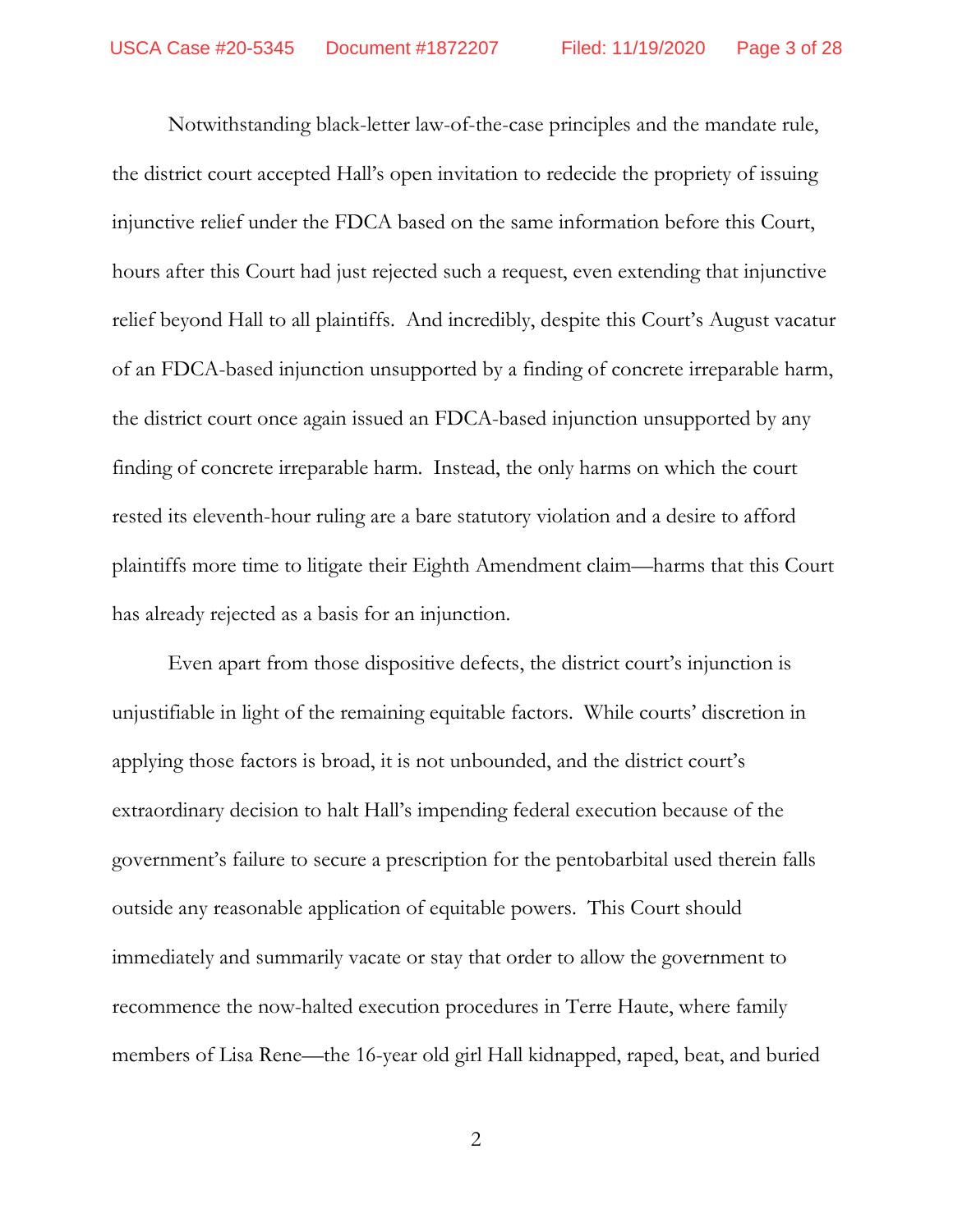alive over twenty five years ago—have gathered after traveling over a thousand miles to witness the long-delayed implementation of Hall's sentence.<sup>[1](#page-3-0)</sup>

### **STATEMENT**

Yesterday, this Court affirmed the district court's previous denial of injunctive relief under the FDCA. In so doing, the Court rejected Hall's (and his co-plaintiffs') argument that the record below supported a finding of irreparable harm. The Court credited the district court's factual finding that "the evidence in the record does not support Plaintiffs' contention that they are likely to suffer flash pulmonary edema while still conscious." *In re Federal Bureau of Prisons' Execution Protocol Cases (Protocol Cases)*, No. 20-5329, slip op. at 25 (D.C. Cir. Nov. 18, 2020) (Op.). And the Court acknowledged that "Plaintiffs have not identified before the district court or this court any other type of irreparable harm that would likely be suffered due to the unprescribed use of pentobarbital." *Id.* Based on these findings, this Court held that the district court "was correct to deny the entry of a permanent injunction." Op. 24.

The district court granted Hall's request for a stay of execution pending the district court's reconsideration of its findings on irreparable harm. Relying on Judge Pillard's partial dissent, the court explained that its "prior assessment of the evidence

 $\overline{a}$ 

<span id="page-3-0"></span><sup>&</sup>lt;sup>1</sup> Given the time constraints caused by the district court's delayed ruling which it admitted was "last minute," A9—the government intends to file a similar application for a stay in the Supreme Court while this Court considers this request. If the Court chooses to vacate rather than stay the injunction, the government requests that it issue its mandate forthwith.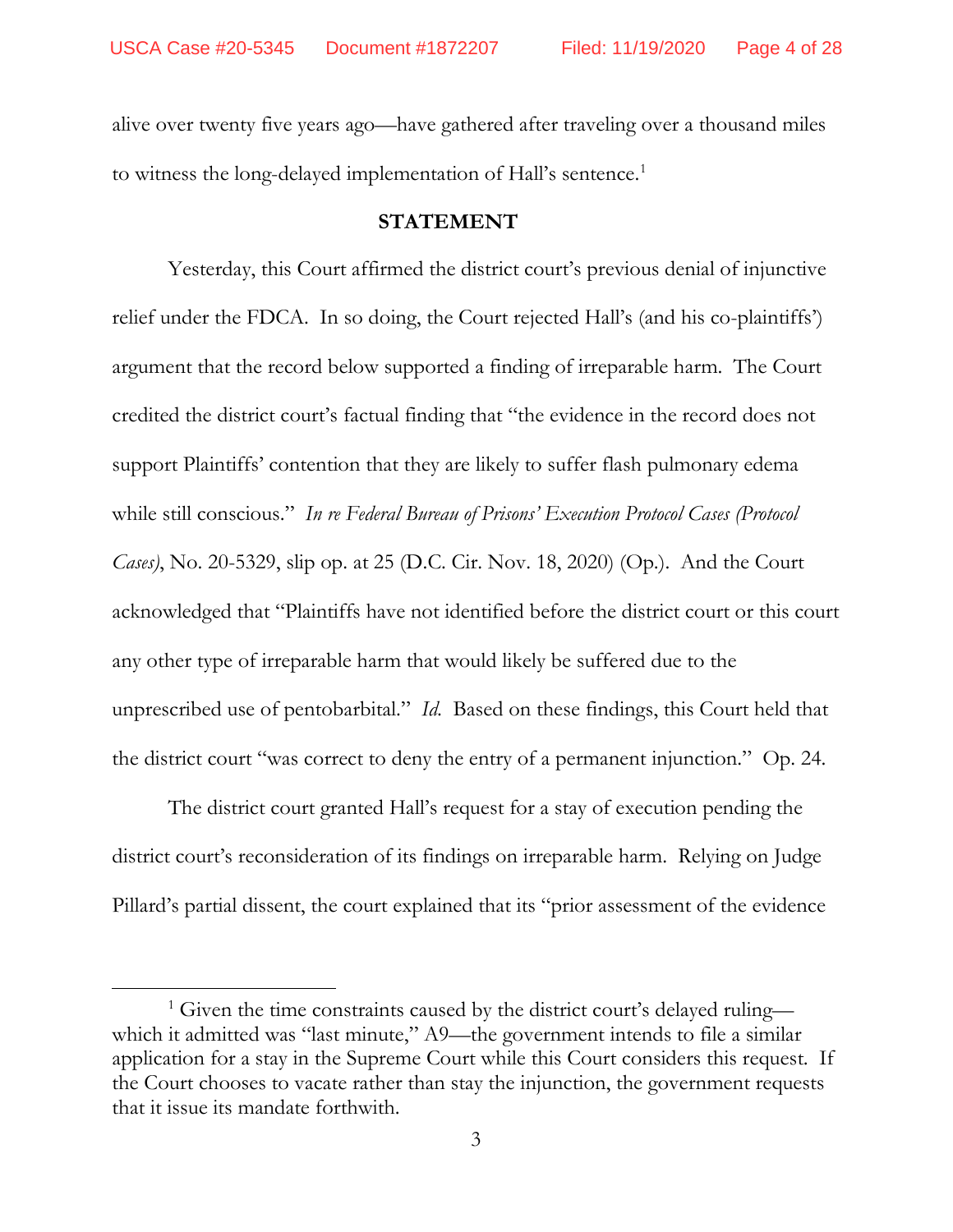in the record was tainted by [its] erroneous interpretation of *Lee*." A6. Correcting that error, the court explained, "casts the evidence in a different light such that Plaintiffs have established a significant possibility of showing irreparable harm given Defendants' violation of the FDCA." *Id.* The court reasoned further that it had "improperly elevated Plaintiff's burden to show irreparable harm" in "finding that Plaintiffs had failed to 'completely undermine' the testimony of Defendants' expert Dr. Crowns." *Id.* The court noted "new evidence presented after each execution ... appears to chip away at Crowns' hypothesis and, given the Court of Appeals' interpretation of *Lee*, undermines the basis for the court's conclusion on Plaintiffs' motion for reconsideration of the irreparable harm finding." A6-7. The district court rejected the government's argument that injunctive relief is foreclosed by this Court's finding that the district court correctly denied a permanent injunction on the FDCA claims. A7. The court stated that "the Circuit's conclusion means only that this court did not abuse its discretion under the circumstances that were then before it." According to the district court, because this Court's decision "fundamentally changed the law upon which [the district court] relied in making its factual finding," reconsideration was required. *Id.*

With respect to the equitable factors, the court concluded that Hall "will be executed with a drag administered in violation of a federal law that ensures its safety and efficacy for the intended purpose" and would suffer irreparable harm in the absence of a stay if he were "unable to pursue his Eighth Amendment claim." A8.

<sup>4</sup>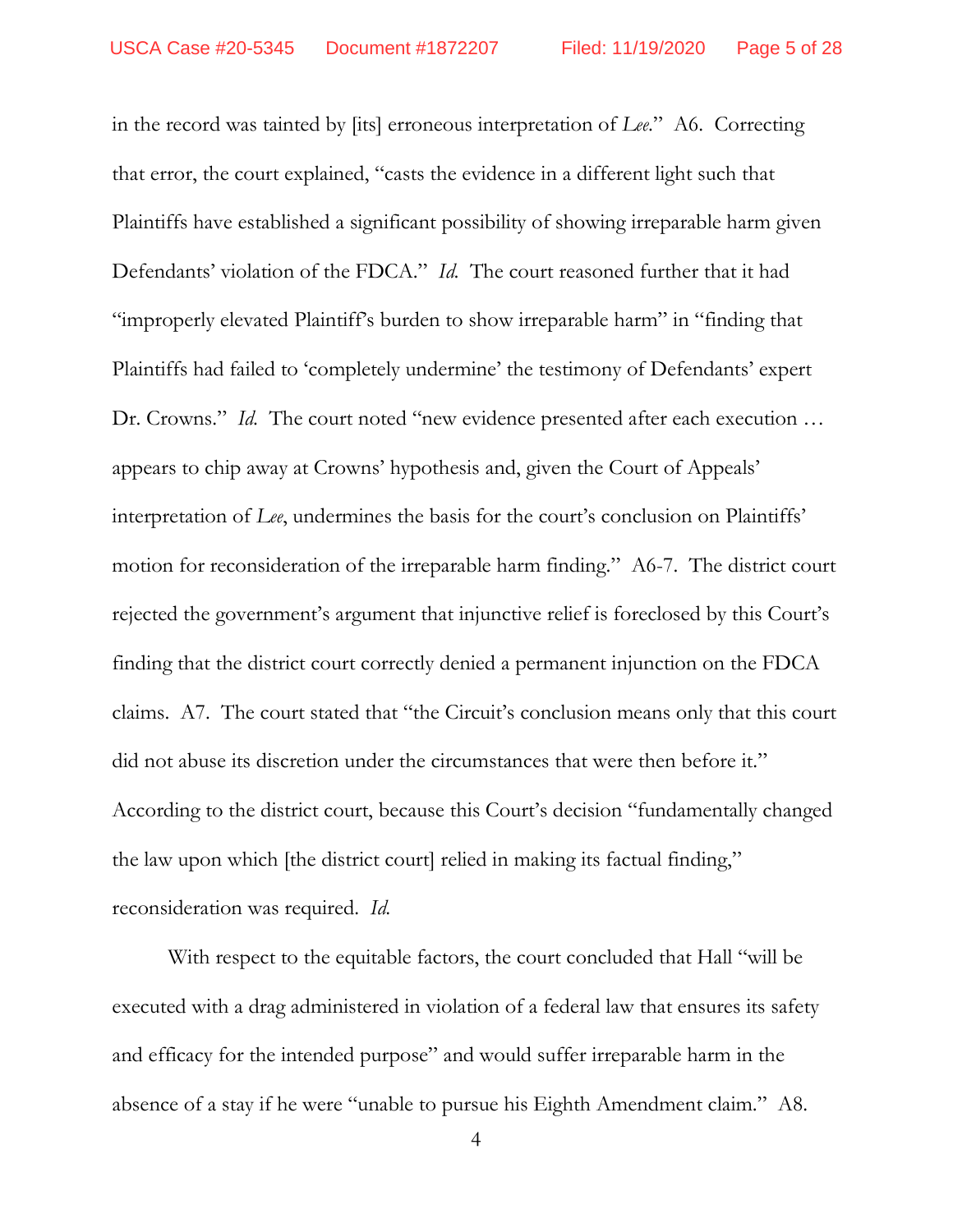The court also concluded that the balance of equities and public interest weigh in favor of a stay because "the government has not shown that it would be significantly burdened by staying federal executions until it can secure a valid prescription" and because the "public interest is not served by executing individuals" in a manner that "violates federal law." A9.

### **ARGUMENT**

This Court should stay or summarily vacate the district court's extraordinary, last-minute injunction revisiting ground this Court tread just yesterday. That result is required by law-of-the-case principles, the absence of any irreparable harm supporting the injunction, the remaining equitable factors underlying the entry of permanent injunctive relief, and the equities surrounding the district court's decision to once more halt a federal execution just hours before it was set to begin.

**1.** As an initial matter, Hall's request for injunctive relief is foreclosed by this Court's opinion issued yesterday morning, affirming that the district court "was correct to deny the entry of a permanent injunction [on Hall's FDCA claim]." Op. 24. This Court explained that the district court had previously "specifically found … that 'the evidence in the record does not support Plaintiffs' contention that they are likely to suffer flash pulmonary edema while still conscious.'" *Id.* (quoting Dkt. 261 at 39). This Court also noted that "Plaintiffs have not identified before the district court or this court any other type of irreparable harm that would likely be suffered due to the unprescribed use of pentobarbital." Op. 25.

5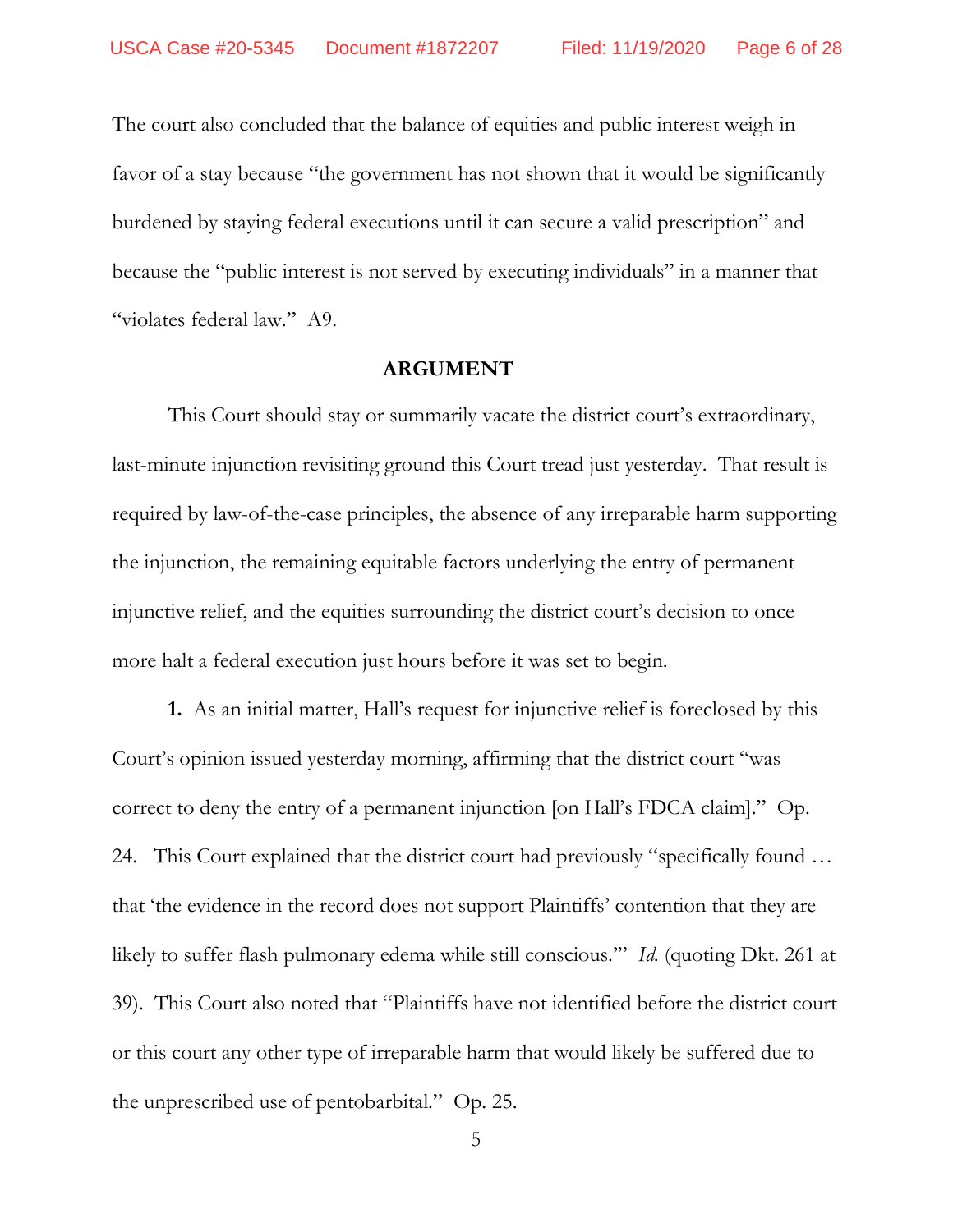Law-of-the-case principles preclude the district court from departing from this Court's mandate to take the course outlined by the dissenting judge. *See Indep. Petroleum Ass'n of Am. v. Babbitt*, 235 F.3d 588, 596-97 (D.C. Cir. 2001) ("Under the mandate rule," a "more powerful version of the law-of-the-case doctrine," "an inferior court has no power or authority to deviate from the mandate issued by an appellate court.'") (quoting *Briggs v. Pa. R.R. Co.*, 334 U.S. 304, 306 (1948)). Although the district court indicated it now wishes to "reconsider" its factual findings regarding FDCA-related harms, A5-7, A10, it did so based on precisely the same information before this Court when it affirmed the denial of injunctive relief. This Court was aware that it concluded that the district court had read *Lee* too broadly in dismissing the Eighth Amendment claim. And this Court was aware that plaintiffs thought this error rendered the district court's evaluation of the evidence legally erroneous. But a majority of this Court *rejected* that argument, finding no legal error. Only Judge Pillard's partial dissent concluded that the district court should reconsider its earlier finding regarding plaintiffs' inability to carry their burden of demonstrating irreparable harm. Op. 4-5 (Pillard, J., concurring in part and dissenting in part). By relying on that dissent, and disregarding the effect of the majority's opinion, *see* A6, the district court fundamentally misapplied this Court's decision.

The district court suggested it was free to second-guess its earlier factfindings underlying its denial of permanent injunctive relief, reasoning that this Court must have only concluded that the district court had not abused its discretion. *See* A7.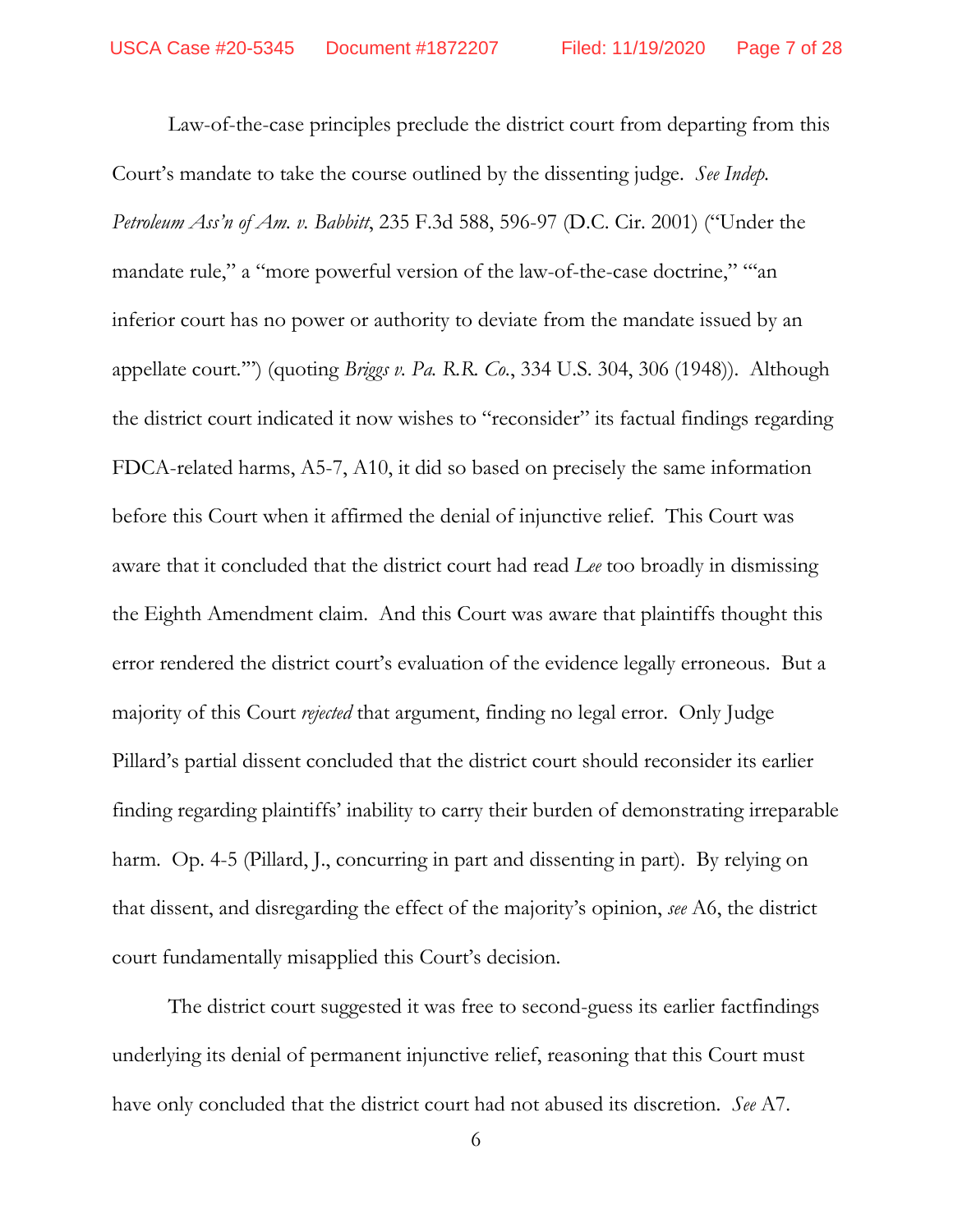But if the district court's misreading of *Lee* had tainted its FDCA-related findings, that would be a legal error. When this Court affirmed, it necessarily concluded that the district court had committed no such legal error, and the district court was not free to reconsider factual findings that this Court had affirmed based on a non-existent legal error that this Court had rejected. *Cf. Massachusetts v. EPA*, 549 U.S. 497, 529-32 (2007) (agency erred in concluding it lacked the power to regulate greenhouse gas emissions); *DHS v. Regents of the Univ. of Cal.*, 140 S. Ct. 1891, 1910 (2020) (agency erred in concluding it lacked the legal power to act).

Nor does the district court's retention of jurisdiction over the case based on pending, unrelated claims provides give it free license to revisit issues disposed of by a higher court. The district court did not even purport to avail itself of one of the narrow instances in which courts may revisit their earlier decisions. *See* Fed. R. Civ. P. 60(b).

**2.** Even assuming the district court had jurisdiction to revisit its previous decision after this Court affirmed it, the injunction should be summarily vacated as unsupported by an adequate finding of irreparable harm. This Court and the Supreme Court have already made clear that the two forms of irreparable harm on which the court rested its injunction—a stand-alone FDCA violation and plaintiffs' ability to continue litigating an Eighth Amendment claim on which they has not demonstrated a likelihood of ultimately succeeding—are insufficient. Vacatur on this basis alone is required.

7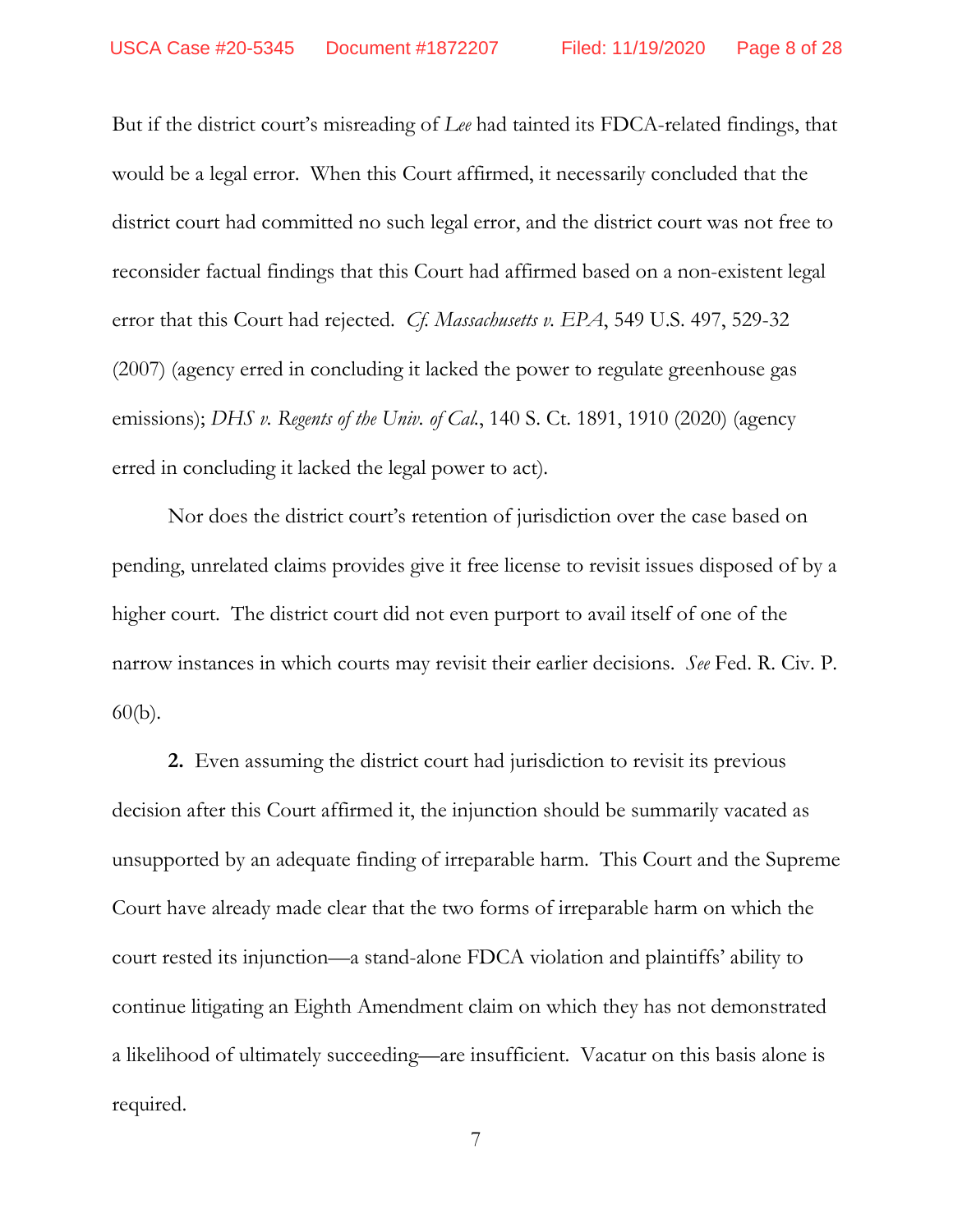On the morning of the first scheduled execution, the Supreme Court vacated an injunction based on plaintiffs' Eighth Amendment challenge to the federal execution protocol, explaining concluded that plaintiffs "ha[d] not established that they are likely to succeed on the merits of their Eighth Amendment claim," which faces "an exceedingly high bar." *Barr v. Lee*, 140 S. Ct. 2590, 2591 (2020) (per curiam). The Court accordingly directed "that the plaintiffs' executions may proceed as planned." *Id.* at 2592. This Court later applied *Lee* to a request for an injunction pending appeal from a plaintiff to this litigation, explaining that it had to consider the plaintiff's "showing that he could ultimately prevail on the Eighth Amendment claim," not arguments regarding the "merits of the ruling on the motion to dismiss that claim." Order at 5, (No. 20-5252).

On the morning of the second scheduled execution, the district court entered a preliminary injunction based on its FDCA analysis, which the Supreme Court vacated without any noted dissents. *Barr v. Purkey*, No. 20A10, 2020 WL 4006821 (U.S. July 16, 2020). When the district court entered another, permanent injunction on this basis, this Court vacated that injunction later the same day, explaining that the injunction "fail[ed] to comply with Fed. R. Civ. P. 65(d) in that, inter alia, there are insufficient findings and conclusions that irreparable injury will result from the statutory violation found by the district court." Order, No. 20-5260 (D.C. Cir. Aug. 27, 2020). The district court denied Nelson's renewed motion for an injunction the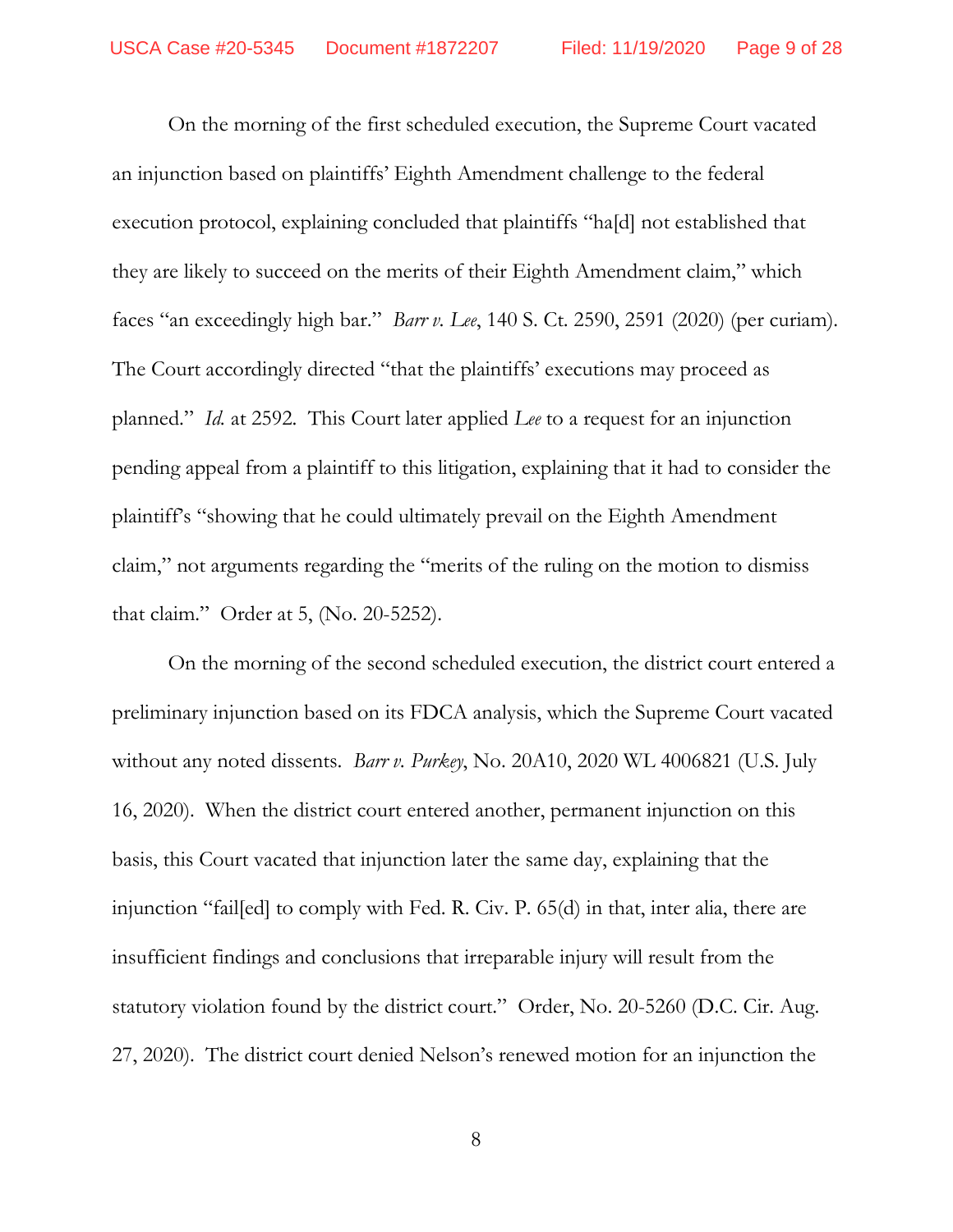next day, concluding that he had not met his burden of demonstrating irreparable harm due to the asserted FDCA violation standing alone. Dkt. 226.

These decisions require vacatur of the injunction. The district court this afternoon justified its injunction based on two asserted forms of irreparable harm: Hall's "execut[ion] with a drug administered in violation of a federal law that ensures its safety and efficacy for the intended purpose," and his inability "to pursue his Eighth Amendment claim, which the D.C. Circuit has just revived as of yesterday." A8. Notably, the court did not enter any findings regarding plaintiffs' asserted harms related to pulmonary edema. *See* A5-7. On the contrary, the district court candidly stated that it had not yet "reconsidered its finding that Plaintiffs failed to show the necessary 'irreparable harm' to warrant enjoining their executions, despite Defendants' violation of the FDCA." A10.

The asserted harm related to the Eighth Amendment is plainly untenable; as this Court emphasized yesterday, it merely reversed the district court's conclusion that plaintiffs had failed to even state a claim, and thus it remains unclear "[w]hether Plaintiffs will ultimately be able to climb the Eighth Amendment's high constitutional mountain of proof is not the question for today." Op. 17. Reinstatement of this claims is manifestly not the type of showing of success of the ultimate merits required for equitable relief during continuing litigation. And as this Court's order of August 27 demonstrates, a bare FDCA violation does not constitute the type of harm that could support an injunction—a conclusion only reinforced by this Court's decision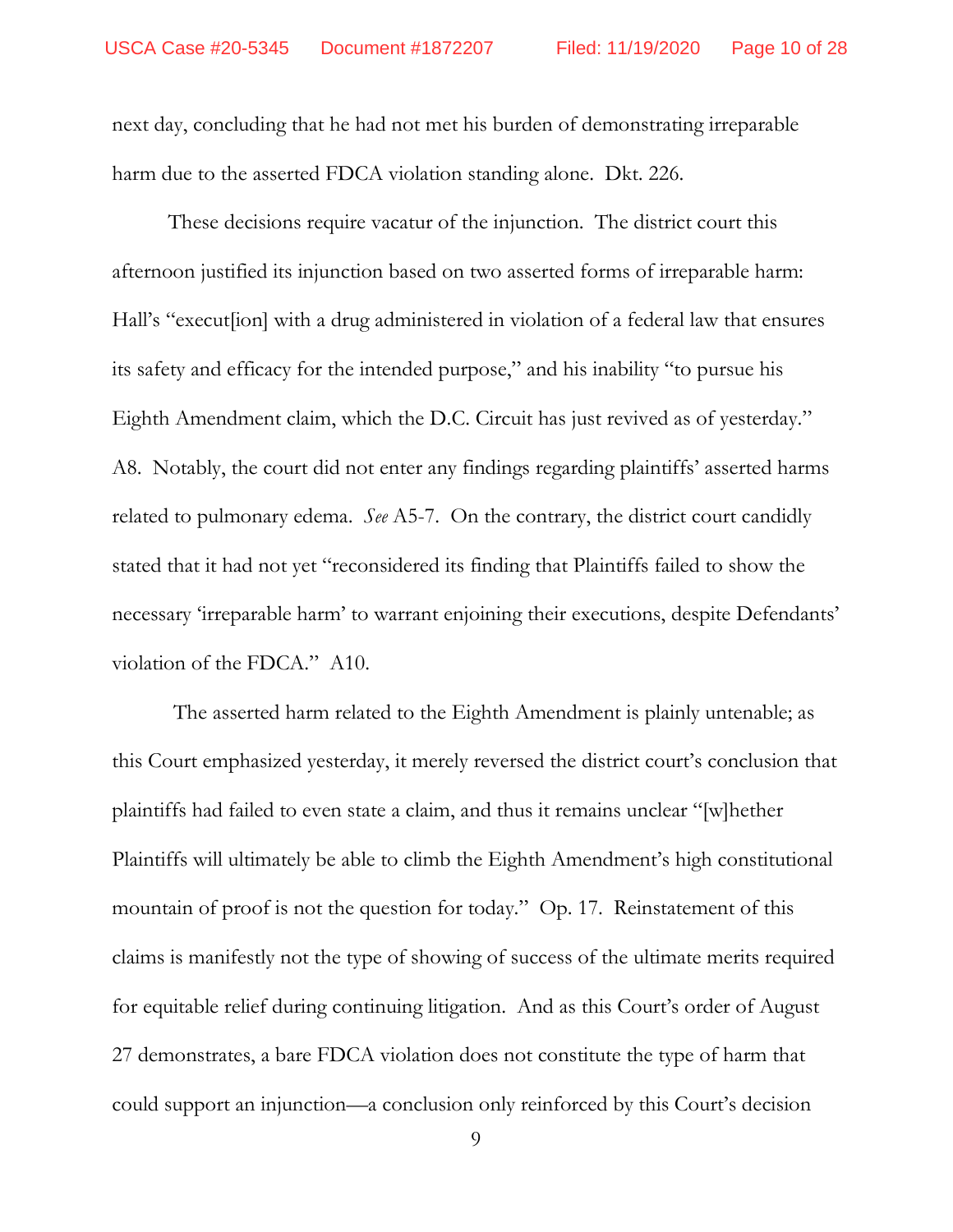yesterday, where it ordered the protocol "set aside" but declined to enjoin executions from proceeding. *See* Op. 22-25. Thus, as demonstrated by *Lee*, *Purkey*, and this Court's orders of August 25th and 27th in this very case, the harms relied upon by the district court to support injunctive relief are inadequate to the task.

**3.** Even if the district court may, and eventually does, "reconsider" its earlier factual findings regarding harms flowing from the absence of a prescription, A10, the remaining equitable factors would independently preclude the entry of an FDCAbased injunction. Plaintiffs would be unable to secure a permanent injunction under the FDCA even if the district court *had* established irreparable harm from any statutory violation. Courts must also consider the "balance of equities" and "the public interest" in assessing the propriety of permanent injunctive relief, *Winter*, 555 U.S. at 7, including whether the relief requested comports with "'what is necessary, what is fair, and what is workable,'" *North Carolina v. Covington*, 137 S. Ct. 1624, 1625 (2017) (per curiam). As the Supreme Court has explained, even where plaintiffs could succeed on the merits of a statutory claim, and "even if plaintiffs have shown irreparable injury," the "proper consideration" of the balance of injuries and the public interest can "alone require[] denial of the requested injunctive relief." *Winter*, 555 U.S. at 23.

An FDCA-based injunction is inappropriate in light of these factors. As in *Winter*, there is a substantial disconnect between plaintiffs' "ultimate legal claim" and their requested relief. *See* 555 U.S. at 32-33. There, the Court explained that because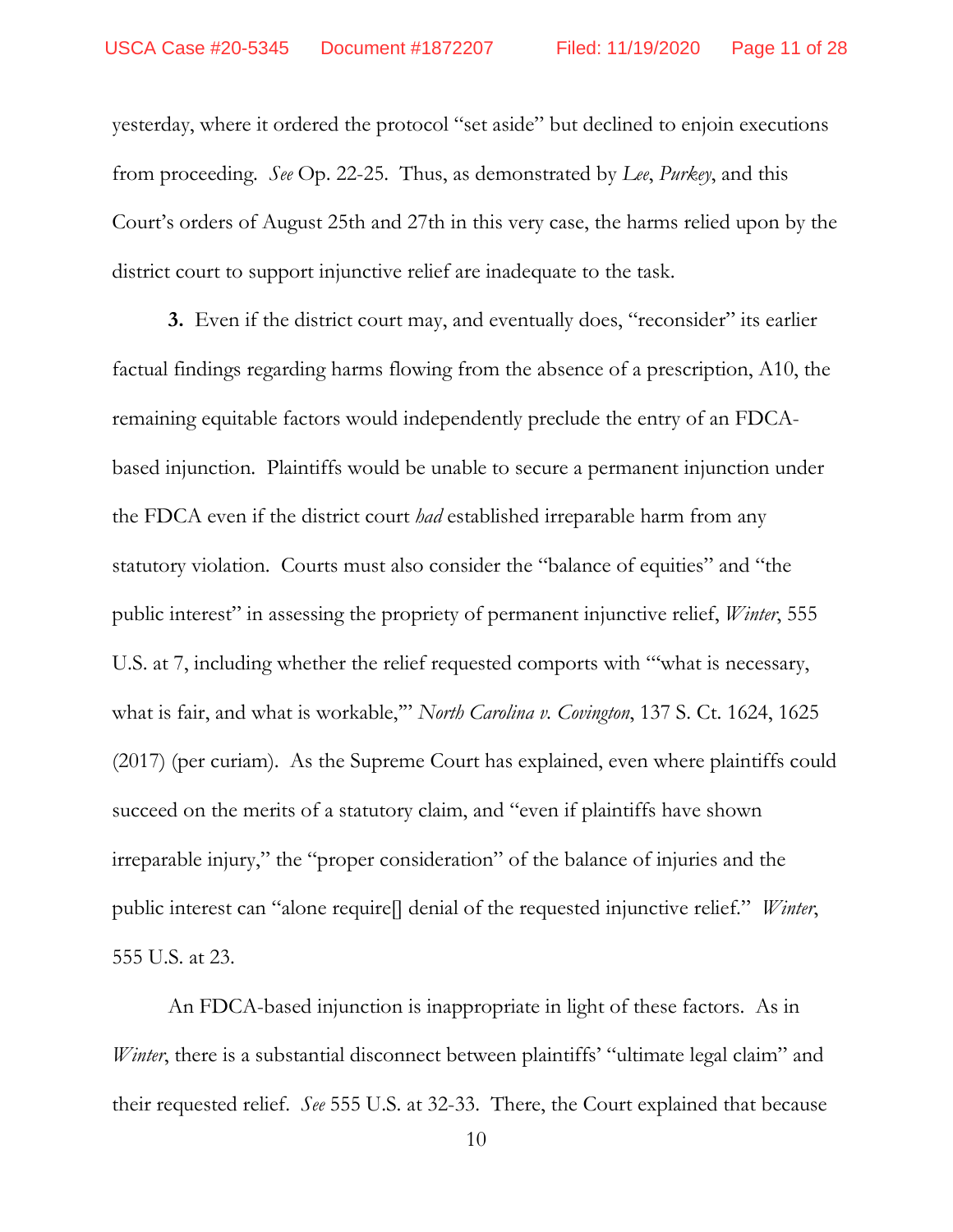the underlying claim was that the government must prepare an environmental impact statement, not cease the military sonar training exercises, the court had "no basis for enjoining such training" where the public had a strong interest in it. *Id.* That was true even though the Court assumed plaintiffs had established irreparable harm. *Id.* at 23. Similarly, plaintiffs' ultimate legal claim here is that the government must obtain a prescription, not that it cannot execute them. And there are powerful interests in carrying out their sentences in a timely fashion. *See, e.g.*, *Calderon v. Thompson*, 523 U.S. 538, 556 (1998); *Baze*, 553 U.S. at 61 (plurality opinion). Even if plaintiffs could ever establish *some* form of irreparable harm due to the government's use of pentobarbital unconstrained by the FDCA's prescription requirement, that harm would not outweigh these significant interests. *See infra* p.11-13.

**4.** Finally, the equities surrounding the district court's order to once again halt a federal execution just hours before it was scheduled to commence weigh heavily in favor of immediate vacatur of this afternoon's injunction. The Supreme Court has emphasized in this litigation that "last-minute intervention" of the kind the district court granted here "should be the extreme exception, not the norm." *Lee*, 140 S. Ct. at 2591 (quoting *Bucklew*, 139 S. Ct. at 1134). There is no good reason for such an exception here. Seven other federal inmates have been executed under the protocol being challenged, six of them after the Supreme Court vacated an injunction on the same claim on which the district court based its stay here. *See Purkey,* No. 20A10, 2020 WL 4006821 (U.S. July 16, 2020). And more than 1000 inmates have been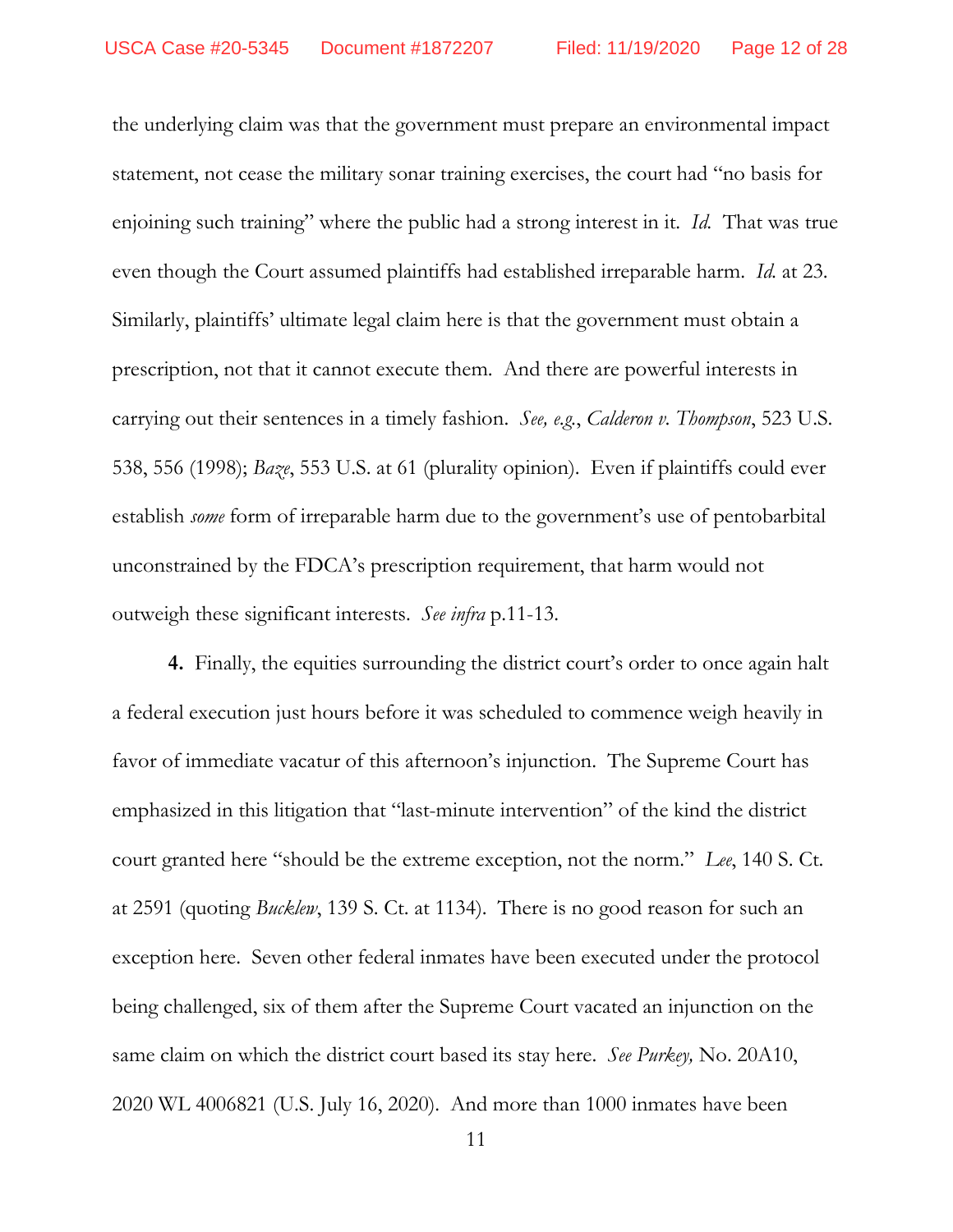executed by lethal injection over the past four decades—all without any requirement to comply with the FDCA. *See Lee*, 140 S. Ct. at 2591.Neither law nor equity supports a different result now, particularly given this Court's *affirmance* of the denial of injunctive relief and the absence of any new contradictory factual findings by the district court.

Further delay would also undermine the public's "powerful and legitimate interest in punishing the guilty" by carrying out the lawfully imposed capital sentences. *Calderon v. Thompson*, 523 U.S. 538, 556 (1998) (citation omitted). Hall was convicted more than twenty-five years ago of a crime of staggering brutality: he kidnapped a 16 year-old girl, held her hostage over two days during which time he and others raped her repeatedly, beat her with a shovel, poured gasoline on her, and killed her by burying her alive. *United States v. Hall*, 152 F.3d 381, 389-90 (5th Cir. 1998). He has long since exhausted all permissible appeals and collateral challenges. He has received undeniably extensive review of his claims regarding the federal execution protocol over the past year. Family members of Hall's 16-year-old victim—who have waited a two decades for implementation of this sentence—traveled over a thousand miles to Terre Haute, where they are now waiting to witness the execution. Equity strongly supports the administration of the justice. A district court's desire to consider reversing factual findings the day after they have been affirmed by a higher court does not constitute the type of extreme exception to the Supreme Court's admonition barring last-minute orders barring executions. As the Fifth Circuit recently explained,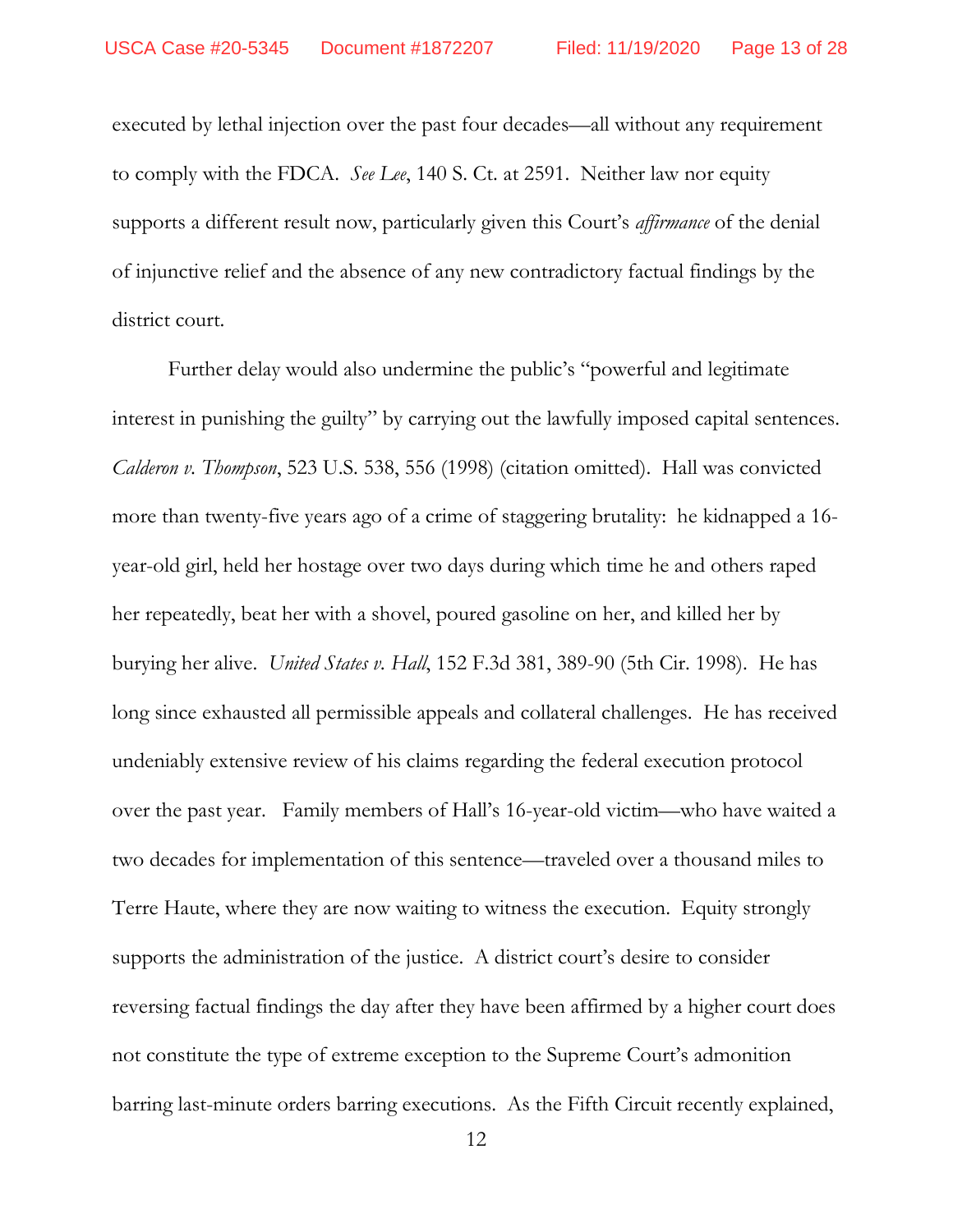"It is time—indeed, long past time—for these proceedings to end." *In re Hall*, No.

19-10345, 2020 WL 6375718, at \*7 (Oct. 30, 2020).

# **CONCLUSION**

This Court should stay or immediately vacate the injunction barring plaintiffs'

executions.

Respectfully submitted,

JEFFREY BOSSERT CLARK *Acting Assistant Attorney General*

MICHAEL R. SHERWIN *Acting United States Attorney*

SOPAN JOSHI *Senior Counsel to the Assistant Attorney General*

*/s/ Melissa N. Patterson*  MELISSA N. PATTERSON AMANDA L. MUNDELL *Attorneys, Appellate Staff Civil Division, Room 7230 U.S. Department of Justice 950 Pennsylvania Avenue NW Washington, DC 20530 (202) 514-1201 melissa.patterson@usdoj.gov*

November 2020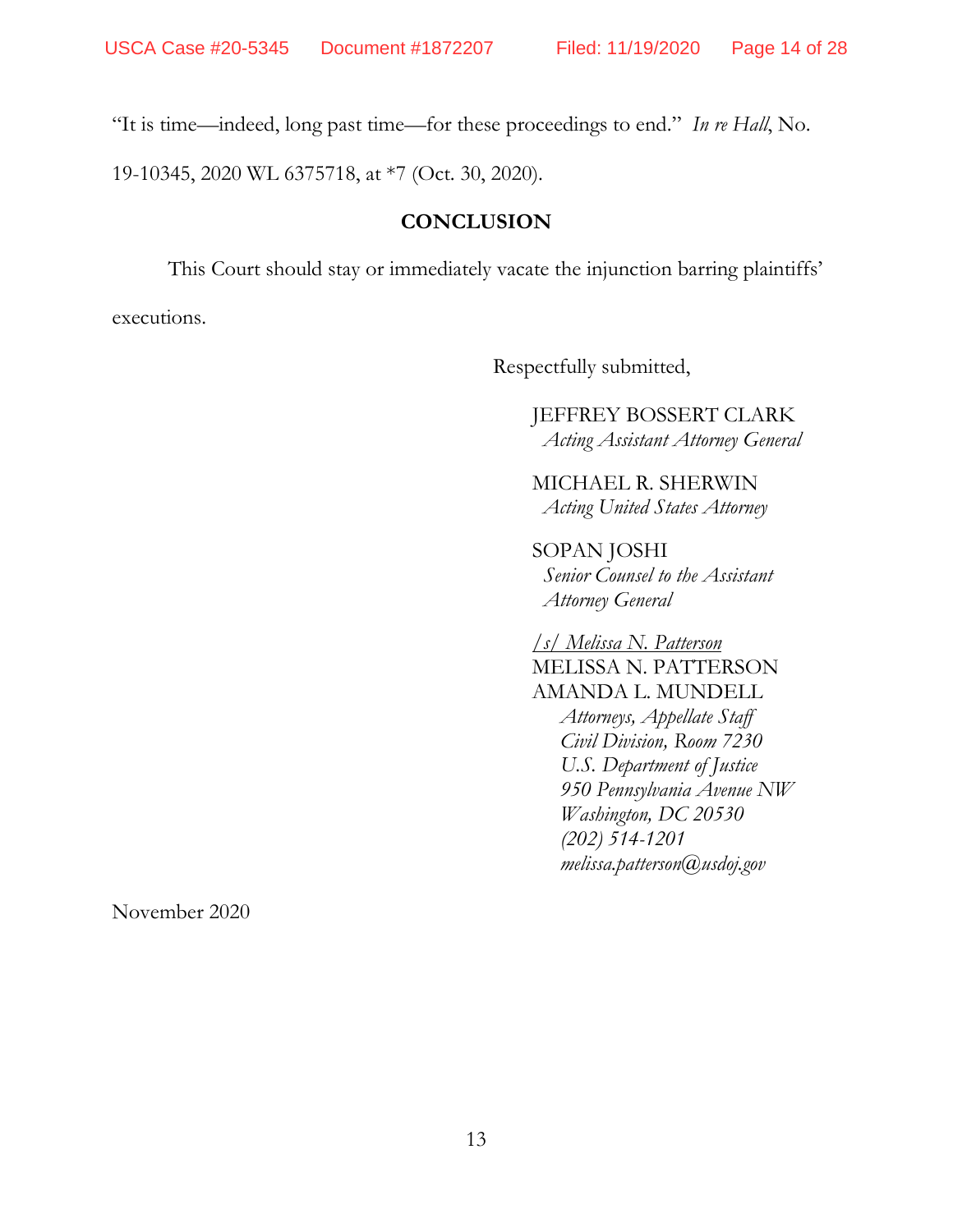# **CERTIFICATE OF COMPLIANCE**

I hereby certify that this motion satisfies the type-volume limitation in Rule 27(d)(2)(A) because it contains 3165 words. This brief also complies with the typeface and type-style requirements of Rule 32(a)(5) and Rule 32(a)(6) because it was prepared using Microsoft Word 2016 in Garamond 14-point font, a proportionally spaced typeface.

> */s/ Melissa N. Patterson* MELISSA N. PATTERSON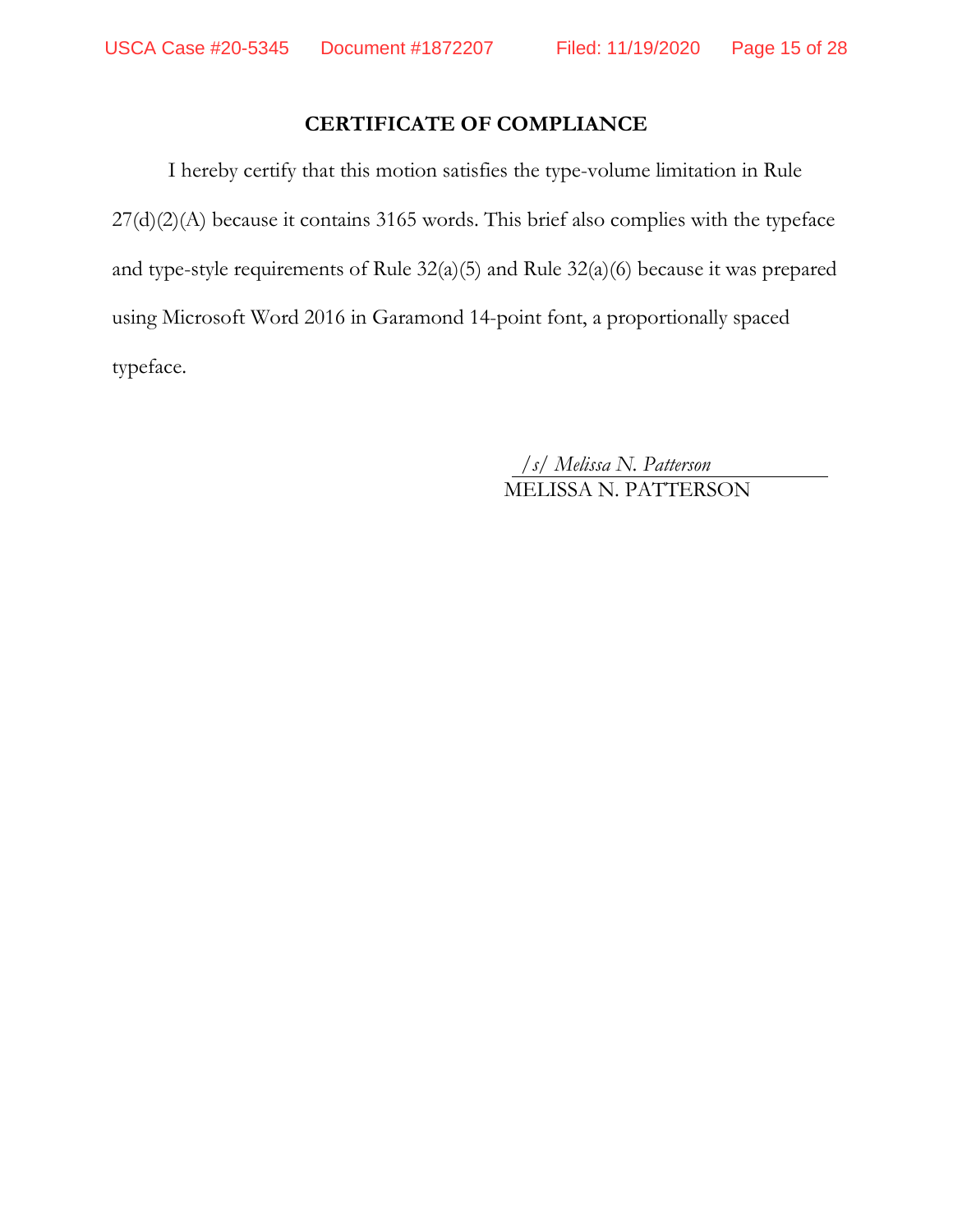## **CERTIFICATE OF SERVICE**

I hereby certify that on November 19, 2020, I electronically filed the foregoing

with the Clerk of the Court for the United States Court of Appeals for the District of

Columbia Circuit by using the appellate CM/ECF system. Participants in the case are

registered CM/ECF users, and service will be accomplished by the appellate

CM/ECF system, except for the following, who will be served by email:

Scott Matthew Wilson Braden Public Defender 1111 Richardson Road Tallahassee, FL 32301-0000 Email: scott\_braden@fd.org

Matthew J. Herrington Steptoe & Johnson LLP 1330 Connecticut Avenue, NW Washington, DC 20036-1795 Email: mherrington@steptoe.com

Matthew Christopher Lawry Federal Public Defender 601 Walnut Street Suit 545 West-Curtis Building Philadelphia, PA 19106 Email: Matthew\_Lawry@fd.org

Joshua Christopher Toll King & Spalding LLP 1700 Pennsylvania Avenue, NW Suite 200 Washington, DC 20006-4706 Email: jtoll@kslaw.com

*/s/ Melissa N. Patterson*

Melissa N. Patterson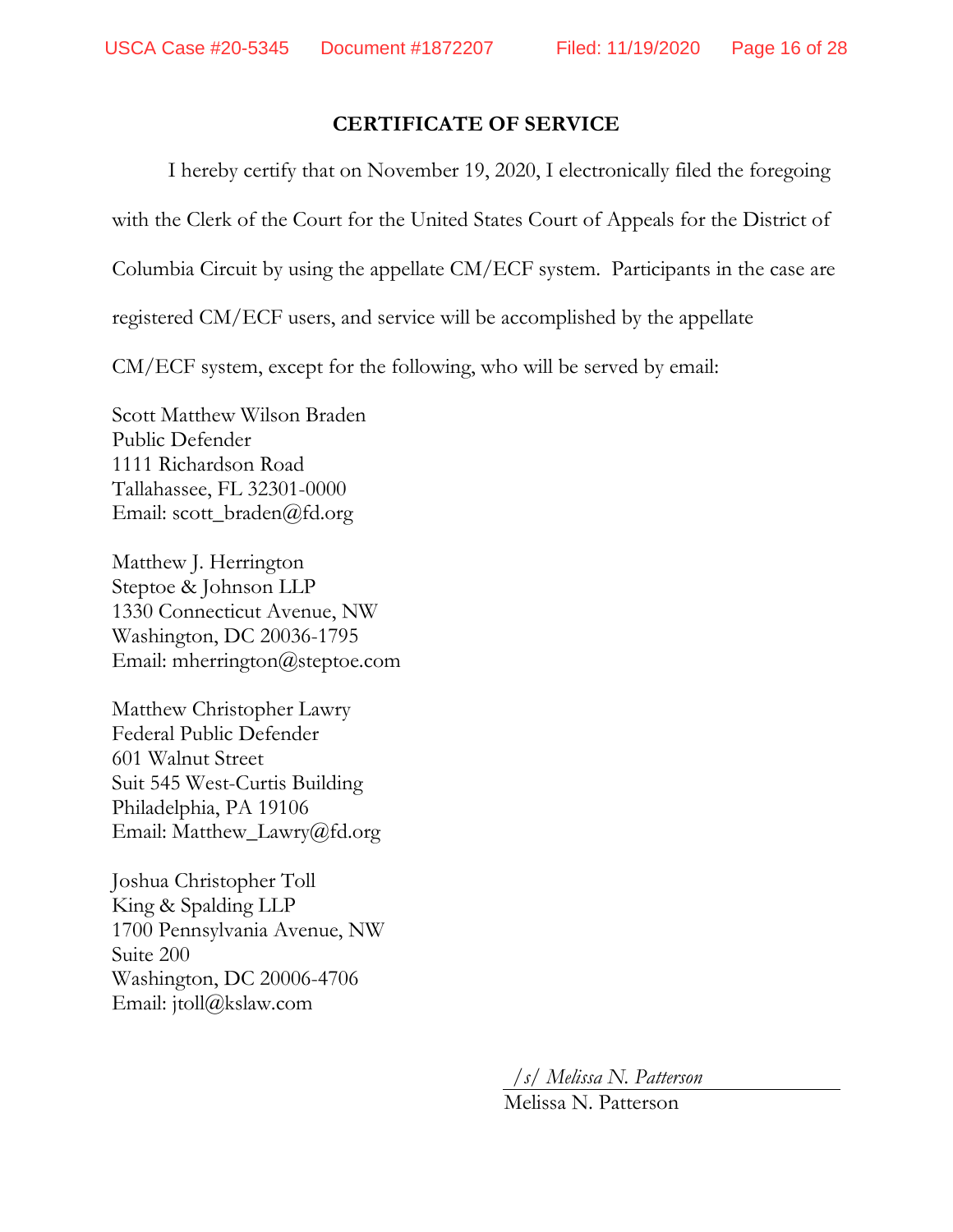# **ADDENDUM**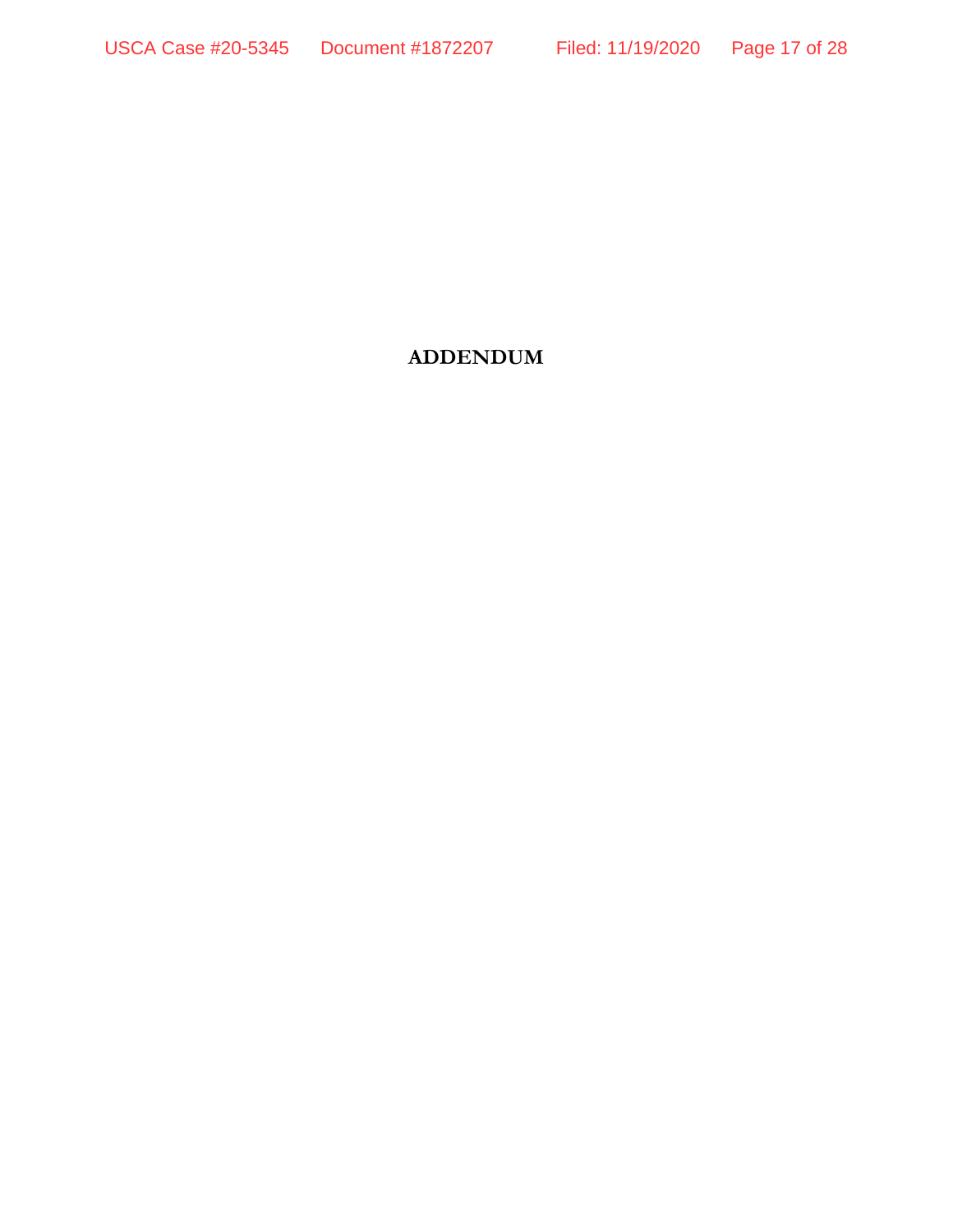### **UNITED STATES DISTRICT COURT FOR THE DISTRICT OF COLUMBIA**

)

)

)

)

)

In the Matter of the  $($ Federal Bureau of Prisons' Execution ) Protocol Cases, )

LEAD CASE: *Roane, et al. v. Barr* ) Case No. 19-mc-145 (TSC)

THIS DOCUMENT RELATES TO:

*Roane, et al. v. Barr*, 05-cv-2337 )

### **MEMORANDUM OPINION**

In an order issued early yesterdaymorning, the U.S. Court of Appeals for the District of Columbia Circuit reversed this court's dismissal of Plaintiff Orlando Hall's Eighth Amendment claim. *In re Federal Bureau of Prisons' Execution Protocol Cases*, No. 20-5329 (D.C. Cir. Nov. 18, 2020). In doing so, the Court of Appeals found that this court had read too broadly *Barr v. Lee* in assessing the irreparable harm facing Plaintiff from being executed with non-prescribed pentobarbital in violation of the Food, Drug, and Cosmetic Act (FDCA).

Plaintiff Hall, whose execution is scheduled for 6 p.m. today, has moved for an order setting aside the 2019 Federal Bureau of Prisons' Execution Protocol and declaring it unlawful for Defendants to carry out further executions without a prescription for pentobarbital. Hall has also moved for a stay of execution to allow the court to reconsider its finding that Plaintiffs in this consolidated litigation failed to make the necessary showing of irreparable harm to warrant a permanent injunction despite Defendants' FDCA violation. Given the complexity of this litigation, including a decision by the Court of Appeals issued on the eve of the scheduled execution which has fundamentally altered this court's prior fact-findings, and the Plaintiff's

1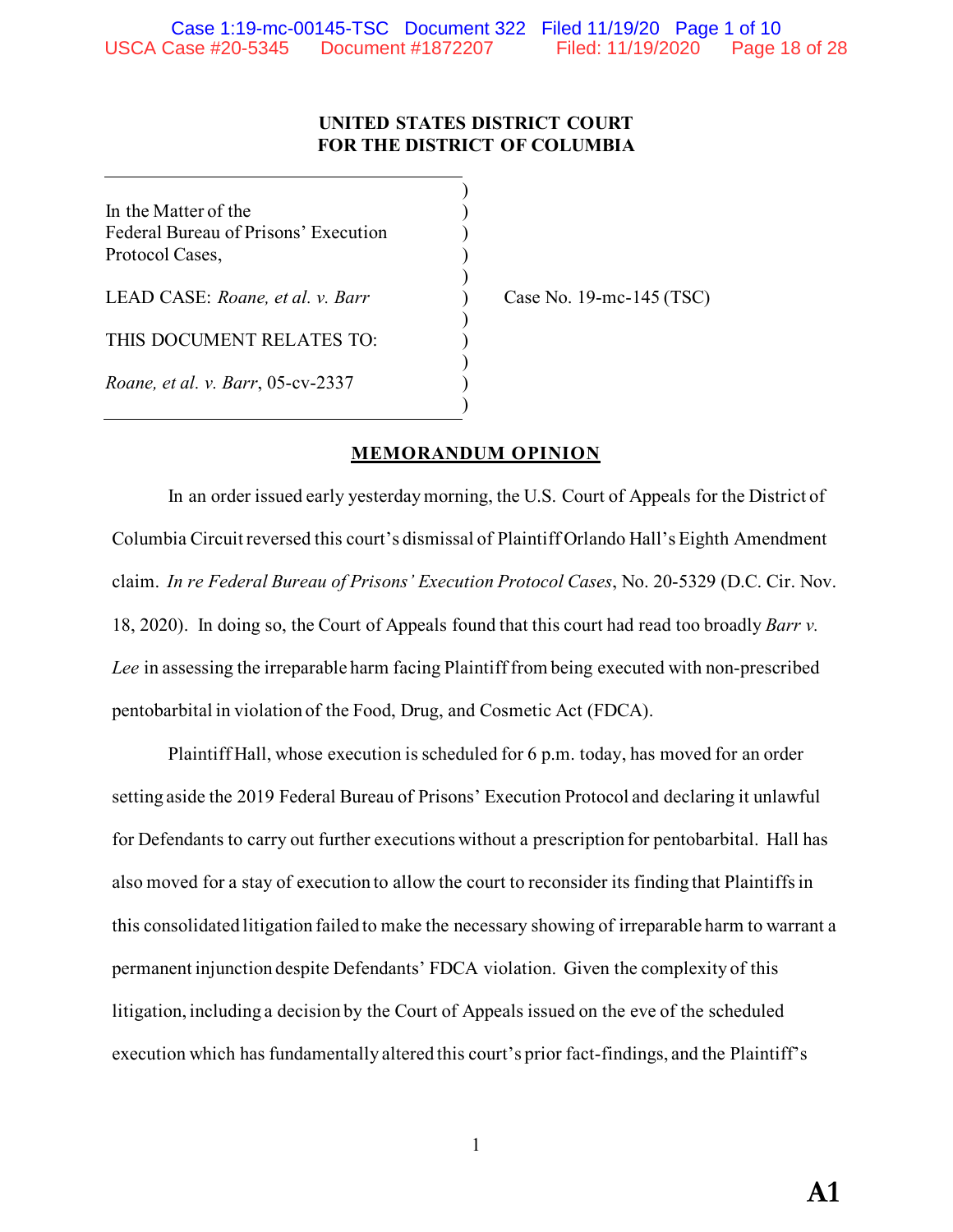likelihood of success on the merits of his challenge to this court's irreparable harm findings, the motion is GRANTED.

## **I. BACKGROUND<sup>1</sup>**

### **A. The Court's Prior Rulings**

On August 20, 2020, this court entered partial final judgment in favor of Defendants as to Plaintiffs' Eighth Amendment claim in Count II of their Amended Complaint. Based on the Supreme Court's reasoning in *Barr v. Lee*, the court found that "[s]o long as pentobarbital is widely used . . . no amount of new evidence will suffice to prove that the pain pentobarbital causes reaches unconstitutional levels." (ECF No. 193 at 4 (discussing *Barr v. Lee*, 140 S. Ct. 2590 (2020) (per curiam)).) This conclusion was premised, in part, on the Supreme Court's observation that Plaintiffs' Eighth Amendment claim faced "an exceedingly high bar" given that single-dose pentobarbital "has become a mainstay of state executions . . . [h]as been used to carry out over 100 executions, without incident . . . [and h]as been repeatedly invoked by prisoners as a *less* painful and risky alternative to the lethal injection protocols of other jurisdictions." *Lee*, 140 S. Ct. at 2591; *see also id.* (citing *Bucklew v. Precythe*, 139 S. Ct. 1112, 1124 (2019)) ("This Court has yet to hold that a State's method of execution qualifies as cruel and unusual.").

In its Opinion, the court further concluded that even if it "found in favor of Plaintiffs on all alleged facts," including evidence that an inmate would be virtually certain to suffer the effects of flash pulmonary edema, "there would be no Eighth Amendment violation because the

 $<sup>1</sup>$  This being the most recent of several opinions in this litigation, the court presumes familiarity</sup> with the facts and procedural posture of the case. A more detailed recitation of the facts may be found in the Court of Appeals' most recent opinion in this case. *Execution Protocol Cases*, No. 20-5329, Slip Op. at 5–11.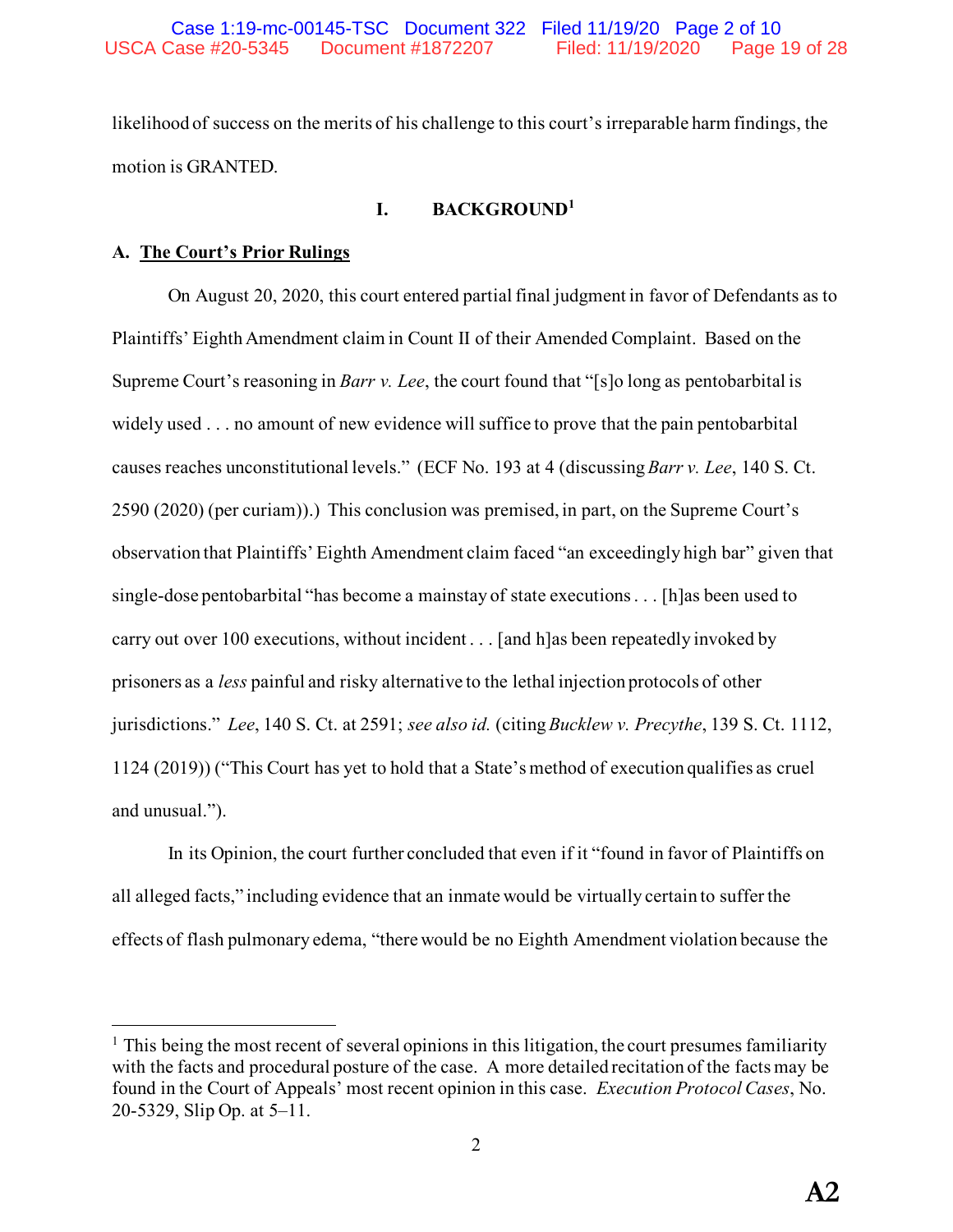evidence of pain would not satisfy *Lee*'s high bar for an objectively intolerable risk of pain." (ECF No. 193 at 3, 5.)

On September 20, 2020, the court granted summary judgment in favor of Plaintiffs' FDCA claim. It found that that "the pentobarbital the government intends to use in executions is subject to the FDCA and fails to meet the premarketing, labeling, and prescription requirements therein," and that because "the government's use, under the 2019 Protocol, of pentobarbital . . . has not been prescribed and does not meet other statutory requirements of the FDCA," the intended executions "constitute[] agency action that is contrary to law in violation of the APA [Administrative Procedure Act]." (ECF No. 261 at 33; *see also* ECF No. 213.)

The court, however, denied Plaintiffs' request for injunctive relief, finding that although there was a "possibility that inmates will suffer excruciating pain during their executions, Plaintiffs have not established that flash pulmonary edema is 'certain' or even 'likely' to occur before an inmate is rendered insensate." (ECF No. 261 at 36.)

This conclusion was influenced by the court's overbroad reading of *Lee*. Emphasizing that it could not "weigh the evidence before it in a vacuum," the court concluded that Plaintiffs were not entitled to injunctive relief "[g]iven the Supreme Court's decision" in *Lee* and "the competing evidence in this case." (*Id.* at 39–40.) The court reaffirmed this reading in considering Plaintiffs' motion for reconsideration, explaining that it was "constrained" by the Supreme Court's findings in *Lee* and other cases and that "Plaintiff would need to supply evidence that casts doubt on the more than "100 executions carried out using pentobarbital." (ECF No. 305 at 7.)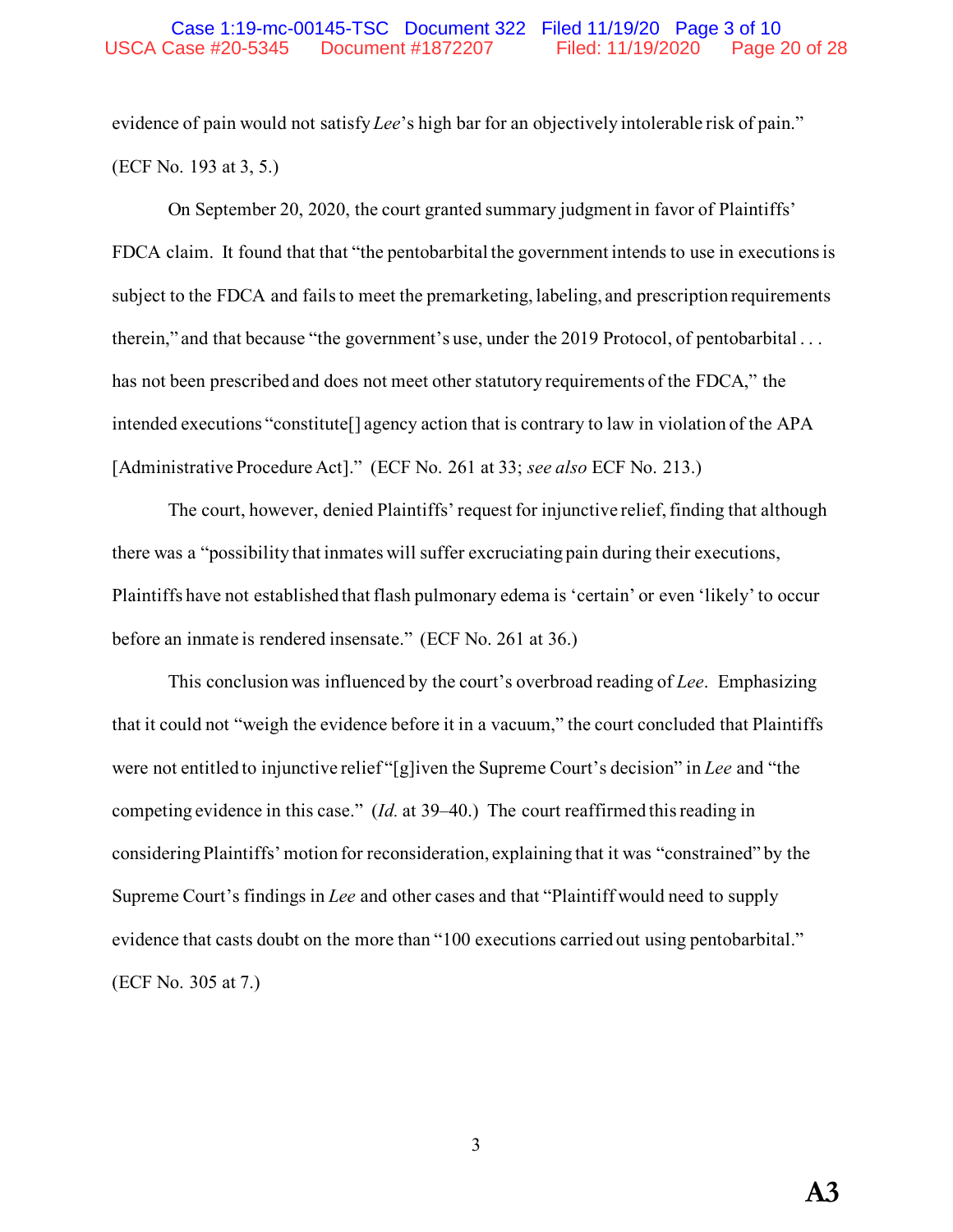#### **B. The Court of Appeals' November 18, 2020 Decision**

In reversing this court's dismissal of Plaintiffs' Eighth Amendment claim, the Court of Appeals disagreed with this court's assessment that "no amount of new evidence will suffice to prove that the pain pentobarbital causes reaches unconstitutional levels." *Execution Protocol Cases*, No. 20-5329, slip op. at 18–19 (citing ECF No. 193 at 4). The Court clarified that "all the Supreme Court said in *Lee* was that, under the demanding preliminary-injunction standard and before any conclusive factual findings could be made in the case, 'competing expert testimony' over whether pulmonary edema occurs before or after the inmate is rendered insensate would not by itself support a 'last-minute' stay of execution." *Id.* at 19 (citing *Lee*, 140 S. Ct. at 2591).

Finally, the Court of Appeals affirmed this court's conclusion that "the FDCA applies when already-covered drugs like pentobarbital are used for lethal injections" and that the Protocol as administered is "'not in accordance with law' to the extent it allows the dispensation and administration of pentobarbital without a prescription." *Id.* at 24 (quoting 5 U.S.C. § 706(2)). The Court then directed that the Protocol be "set aside" in that respect. *Id.* It affirmed this court's denial of a stay given this court's finding that "the evidence in the record does not support Plaintiffs' contention that they are likely to suffer flash pulmonary edema while still conscious." *Id.* at 25 (quoting ECF No. 261 at 39).

Plaintiff then filed the present motion, asking the court to: 1) issue an order setting aside the 2019 Protocol and declaring it unlawful for Defendants to carry out further executions without a prescription, and 2) stay his execution to allow the court to reconsider its findings that Plaintiffs failed to make the necessary 'irreparable harm' showing to warrant enjoining their executions.

4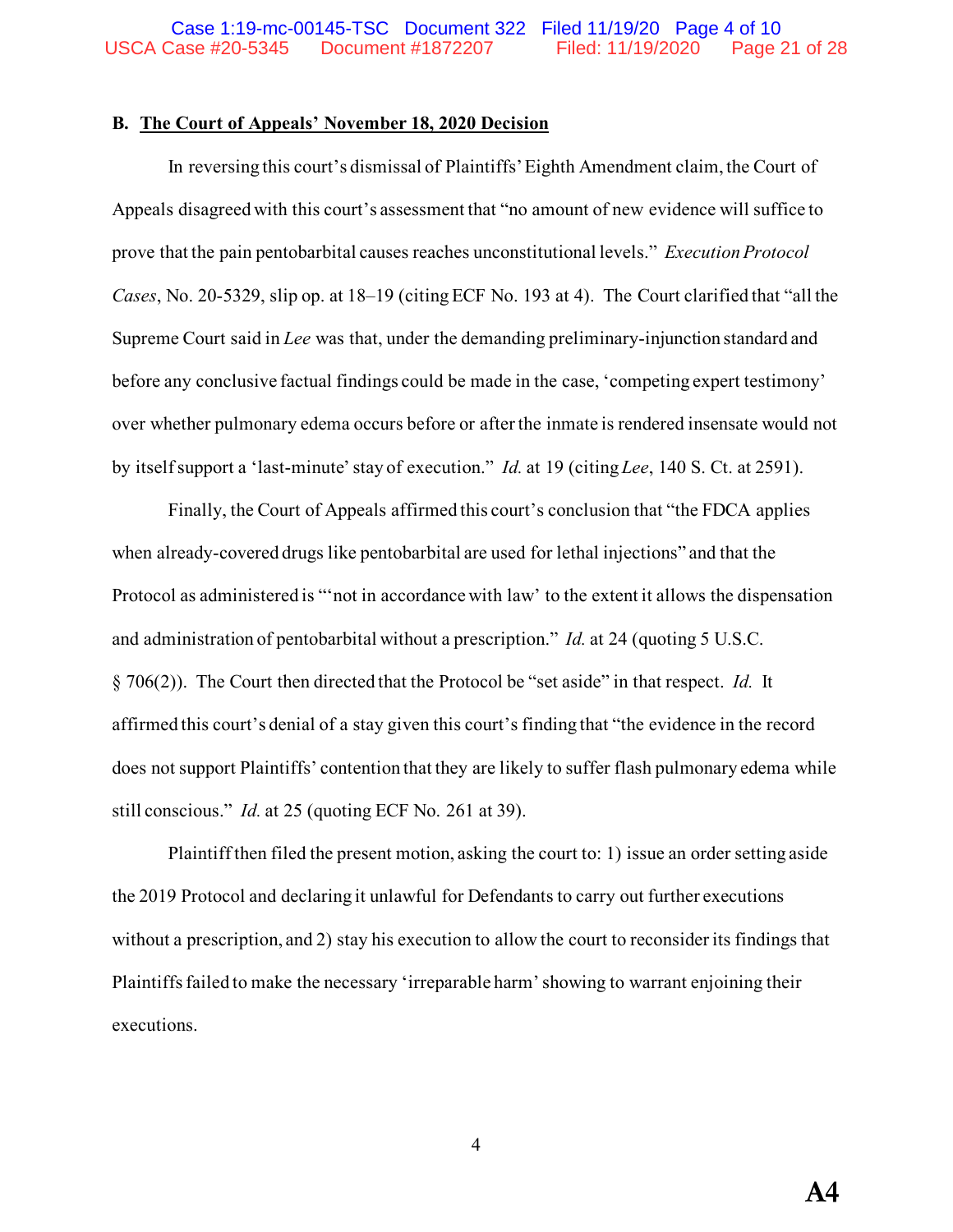As to the first request, the Court of Appeals has already directed this court to enter an order setting aside the Protocol to the extent it permits the dispensing and administration of pentobarbital without a prescription, and the court will therefore issue an order accordingly. Given the extraordinary circumstances here, the request for a stay of execution will be granted.

### **II. LEGAL STANDARD**

In considering whether to grant the "extraordinary remedy" afforded by injunctive relief, courts assess four factors: (1) the likelihood of the plaintiff's success on the merits, (2) the threat of irreparable harm to the plaintiff absent an injunction, (3) the balance of equities, and (4) the public interest. *Winter v. Nat. Res. Def. Council, Inc.*, 555 U.S. 7, 20, 24 (2008) (citations omitted); *John Doe Co. v. Consumer Fin. Prot. Bureau,* 849 F.3d 1129, 1131 (D.C. Cir. 2017). "[L]ike other stay applicants, inmates seeking time to challenge the manner in which the [the government] plans to execute them must satisfy all of the requirements for a stay, including a showing of a significant possibility of success on the merits." *Hill v. McDonough*, 547 U.S. 573, 584 (2006). In addition, "the traditional stay inquiry calls for assessing the harm to the opposing party and weighing the public interest," two factors that "merge" where, as here, the government is the opposing party. *Nken v. Holder*, 556 U.S. 418, 435 (2009).

#### **A. Significant Possibility of Success on the Merits**

In denying Plaintiff's earlier request for permanent injunctive relief, the court found that the evidence in the record was insufficient to show that flash pulmonary edema was "likely, let alone 'certain' or 'imminent.'" (ECF No. 261 at 40 (citing *Wis. Gas Co. v. FERC*, 758 F.2d 669, 674 (D.C. Cir. 1985)).) As the court explained, this conclusion was premised, in part, on its interpretation of *Lee*. (*Id.* at 39–40.) And in ruling on Plaintiffs' motion for reconsideration, the court found that in order to demonstrate irreparable harm, Plaintiffs would need to "supply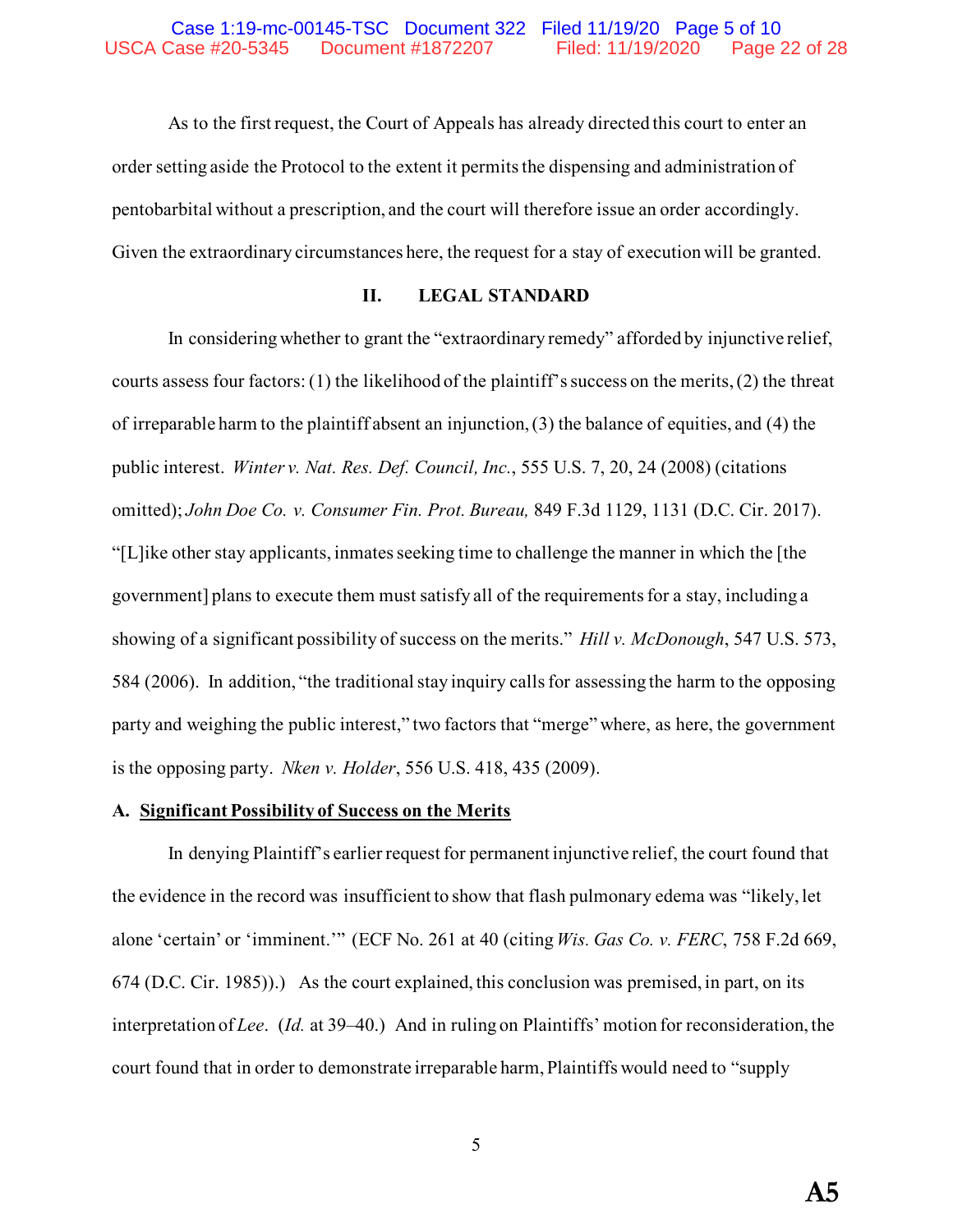evidence that casts doubt on the more than 100 executions carried out using pentobarbital." (*See*  ECF No. 305.)<sup>2</sup>

These conclusions were thrown into doubt given the D.C. Circuit's clarification of *Lee*. And as Judge Pillard pointed out in her dissent, this court's prior assessment of the evidence in the record was tainted by the court's erroneous interpretation of *Lee*. *See Execution Protocol Cases*, No. 20-5320, slip op. at 31 (Pillard, J., dissenting) ("Only after the Supreme Court vacated a preliminary injunction on Plaintiffs' Eighth Amendment claim did the district court find that Plaintiffs had failed to show irreparable harm.").

Indeed, correcting this court's error casts the evidence in a different light such that Plaintiffs have established a significant possibility of showing irreparable harm given Defendants' violation of the FDCA. This court found initially that the question of whether an inmate injected with a high dose of pentobarbital will suffer flash pulmonary edema while sensate was one upon which reasonable minds could differ. But that conclusion was premised on a finding that Plaintiffs had failed to "completely undermine" the testimony of Defendants' expert Dr. Crowns. (*See* ECF No. 261 at 38.) This improperly elevated Plaintiff's burden to show irreparable harm. And new evidence presented after each execution (*See, e.g.*, ECF No. 282-4, Van Norman Supp. Decl.), appears to chip away at Crowns' hypothesis and, given the Court of Appeals' interpretation of *Lee,* undermines the basis for the court's conclusion on

 $2$  The court also explained that it was not clear whether the prescription requirement was linked to the harm of flash pulmonary edema. (ECF No. 261 at 36.) The Court of Appeals could have adopted this reasoning and avoided consideration of the court's factual finding regarding irreparable harm altogether. Instead, it relied on this court's factual findings, which suggests, at least at this juncture, that the Plaintiffs can make a showing of irreparable harm in the absence of the prescription requirement.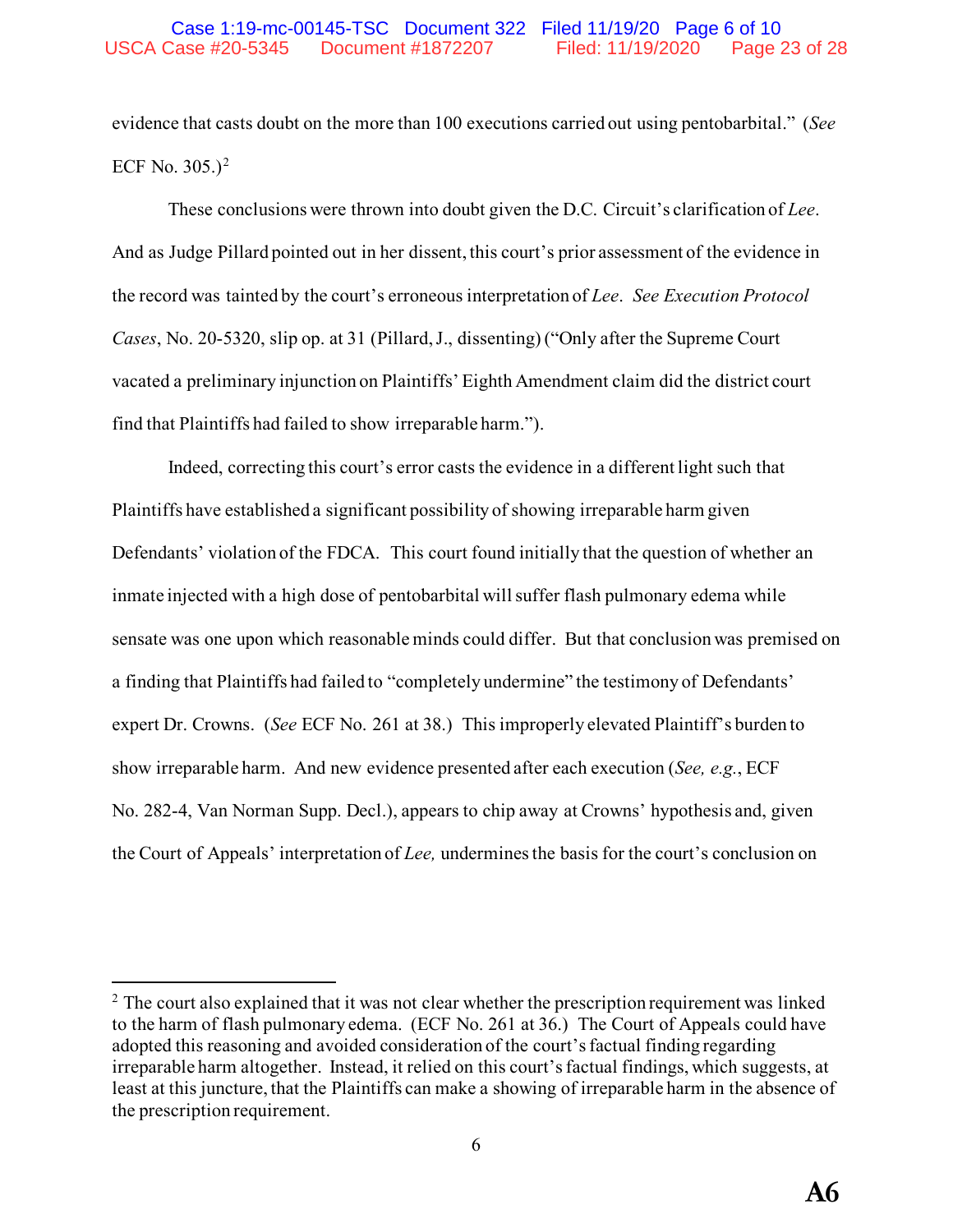#### Case 1:19-mc-00145-TSC Document 322 Filed 11/19/20 Page 7 of 10 USCA Case #20-5345 Document #1872207 Filed: 11/19/2020 Page 24 of 28

Plaintiffs' motion for reconsideration of the irreparable harm finding. Accordingly, this factor weights in favor of issuing a stay.

Defendants' arguments to the contrary are unpersuasive. First, they argue that *Dunn v. McNabb*, 138 S. Ct. 369 (2017) forecloses this court's ability to issue a stay to reconsider its findings on irreparable harm. (ECF No. 319 at 1.) Not quite. In *Dunn*, the Supreme Court vacated a stay issued by a district court where the plaintiff had failed to establish a "significant possibility of success on the merits." 138 S. Ct. 369. Plaintiff in this case has made that showing. Citing the mandate rule, Defendants also argue that Plaintiff's request for injunctive relief is foreclosed by the D.C. Circuit's finding that this court "was correct to deny the entry of a permanent injunction" on the FDCA claims. (ECF No. 319 at 2.) But as Plaintiff correctly points out, the Circuit's conclusion means only that this court did not abuse its discretion *under the circumstances* that were then before it, not that a permanent injunction was unavailable as a matter of law. Even after a mandate issues, a court may revisit an issue when "there has been a substantial change in the evidence or where an intervening decision has changed the law." *Yankee Atomic Elec. Co. v. United States*, 679 F.3d 1354, 1360 (Fed. Cir. 2012); *accord Barrow v. Falck*, 11 F.3d 729, 731 (7th Cir. 1993) ("An appellate mandate does not turn a district judge into a robot, mechanically carrying out orders that become inappropriate in light of subsequent factual discoveries or changes in the law.").

The Court of Appeals' decision has fundamentally changed the law upon which this court relied in making its factual finding. Thus, the court is not foreclosed from reconsidering whether to grant a permanent injunction, especially after finding that Plaintiff has a substantial possibility of success on the merits.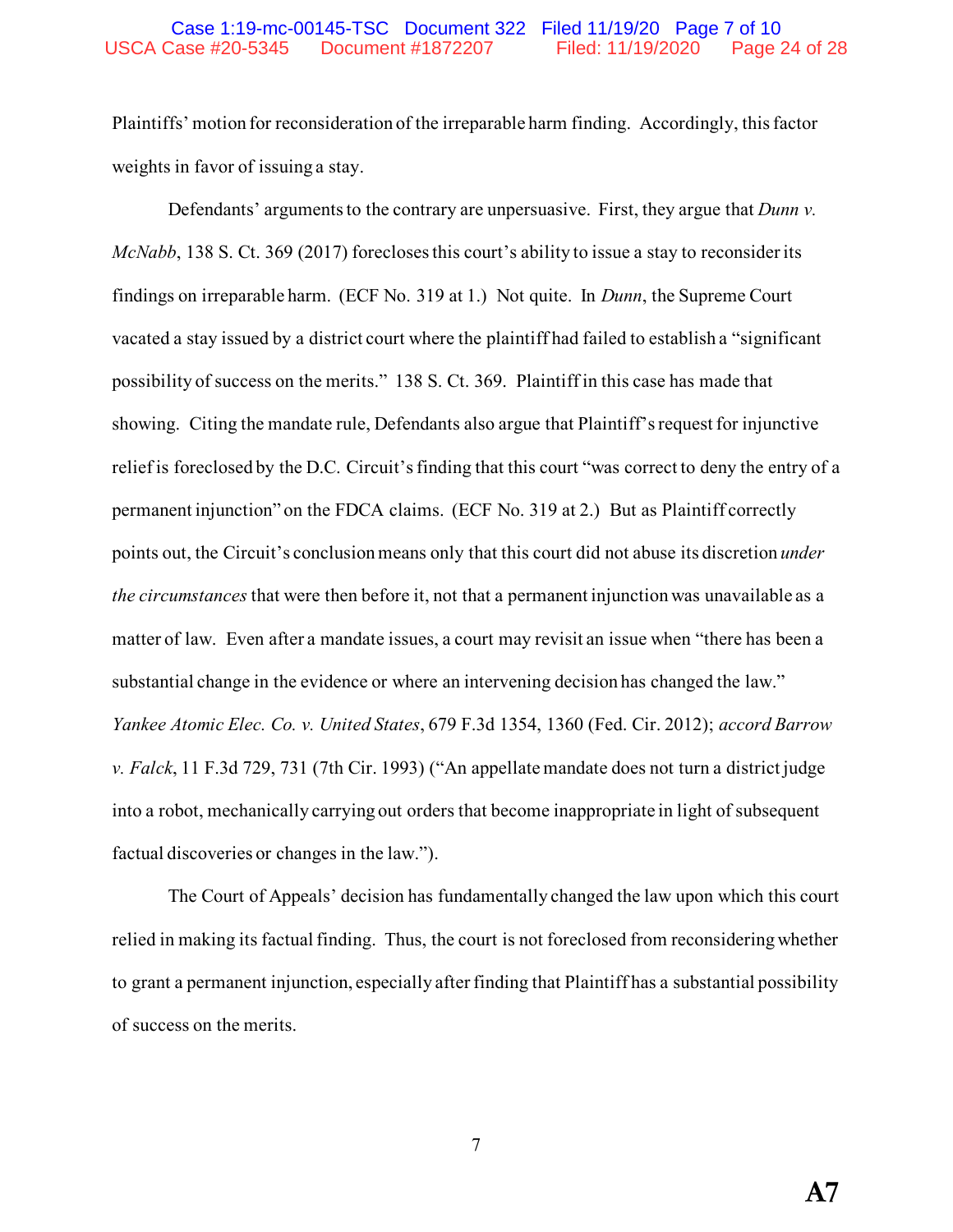### **B. Irreparable Harm**

In order to prevail on a request for a stay, as with a request for a preliminary injunction, irreparable harm "must be certain and great, actual and not theoretical, and so imminent that there is a clear and present need for equitable relief to prevent irreparable harm," and it "must be beyond remediation." *League of Women Voters of U.S. v. Newby,* 838 F.3d 1, 7–8 (D.C. Cir. 2016) (citing *Chaplaincy of Full Gospel Churches v. England*, 454 F.3d 290, 297 (D.C. Cir. 2006)) (internal quotation marks and brackets omitted); *see also Nken*, 556 U.S. at 434 (noting the substantial overlap between the factors governing a stay and the factors governing a preliminary injunction). Here, without injunctive relief, Plaintiff will be executed with a drug administered in violation of a federal law that ensures its safety and efficacy for the intended purpose. Furthermore, he will be unable to pursue his Eighth Amendment claim, which the D.C. Circuit has just revived as of yesterday. This harm is manifestly irreparable.

Other courts in this Circuit have found irreparable harm in similar, but less dire circumstances. *See, e.g.*, *Damus v. Nielsen*, 313 F. Supp. 3d 317, 342 (D.D.C. 2018) (finding irreparable injury where plaintiffs faced detention under challenged regulations); *Stellar IT Sols., Inc. v. USCIS*, No. 18-2015 (RC), 2018 WL 6047413, at \*11 (D.D.C. Nov. 19, 2018) (finding irreparable injury where plaintiff would be forced to leave the country under challenged regulations); *FBME Bank Ltd. v. Lew*, 125 F. Supp. 3d 109, 126–27 (D.D.C. 2015) (finding irreparable injury where challenged regulations would threaten company's existence); *N. Mariana Islands v. United States*, 686 F. Supp. 2d 7, 19 (D.D.C. 2009) (finding irreparable injury where challenged regulations would limit guest workers).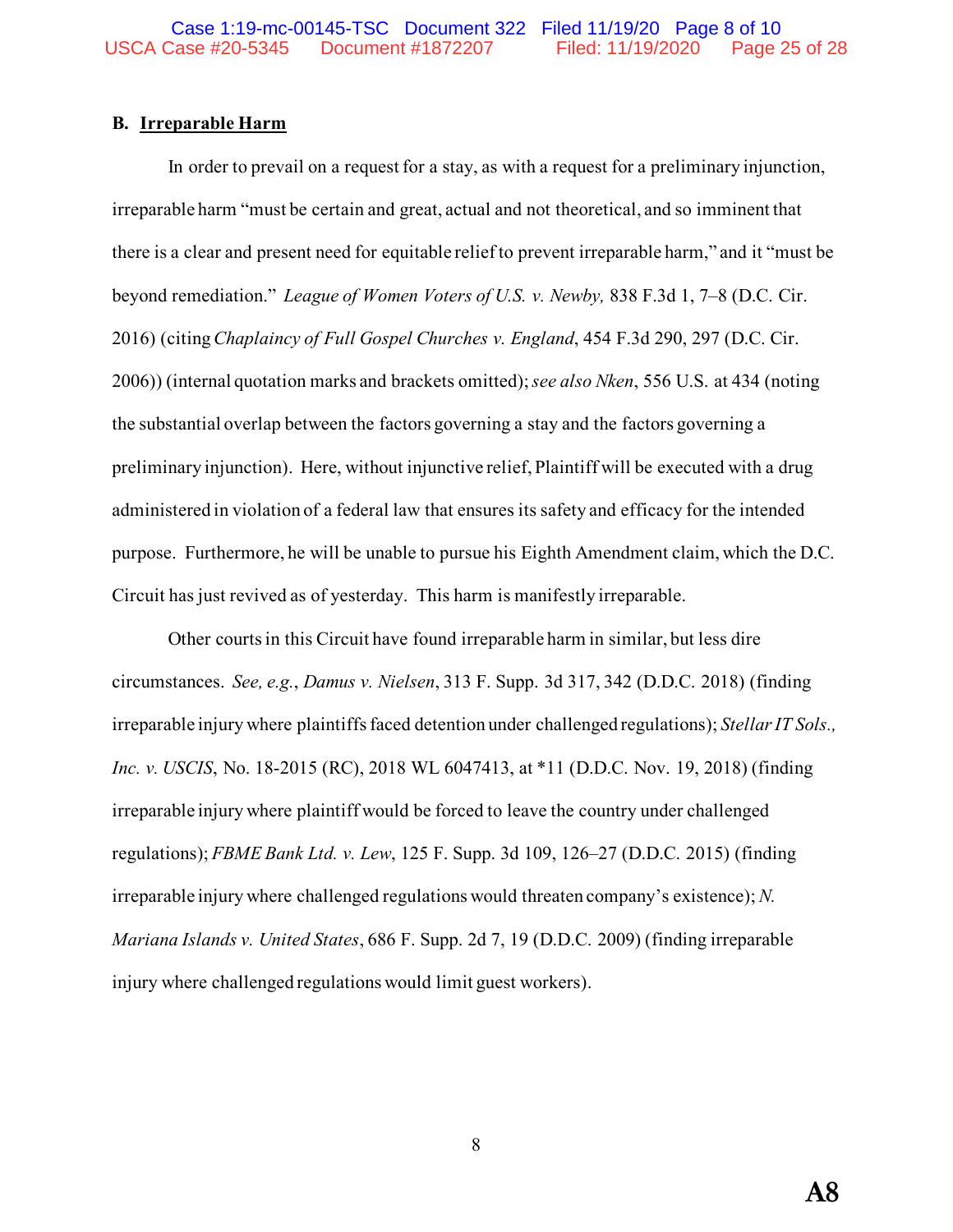### **C. Balance of Equities**

The need for closure in this case—particularly for the victim's family—is weighty. *See Calderon v. Thompson*, 523 U.S. 538, 556 (1998) ("Only with an assurance of real finality can the [government] execute its moral judgment in a case . . . [and] the victims of crime move forward knowing the moral judgment will be carried out."). And this court is mindful of the Supreme Court's caution against last minute stays of execution. *See Bucklew*, 139 S. Ct. at 1134. But the government's ability to enact moral judgment is a great responsibility and, in the case of a death sentence, cannot be reversed. After suspending federal executions for over seventeen years, the government announced a new Execution Protocol and a resumption of executions in July 2019, and since July of this year has executed seven inmates. Any potential harm to the government caused by a brief stay is not substantial. Indeed, the government has not shown that it would be significantly burdened by staying federal executions until it can secure a valid prescription. Accordingly, the court sees no reason why this execution *must* proceed today.

Thus, the balance of the equities favors a stay.

#### **D. Public Interest**

The court is deeply concerned that the government intends to proceed with a method of execution that this court and the Court of Appeals have found violates federal law. The public interest is not served by executing individuals in this manner. *See Harris v. Johnson*, 323 F. Supp. 2d 797, 810 (S.D. Tex. 2004) ("Confidence in the humane application of the governing laws . . . must be in the public's interest.").

Thus, the court finds that all four factors weigh in favor of a stay. The court once again finds itself in the unenviable position of having to issue yet another last-minute stay of execution. Nonetheless, this is the nature of death penalty litigation and this court has had a disproportionate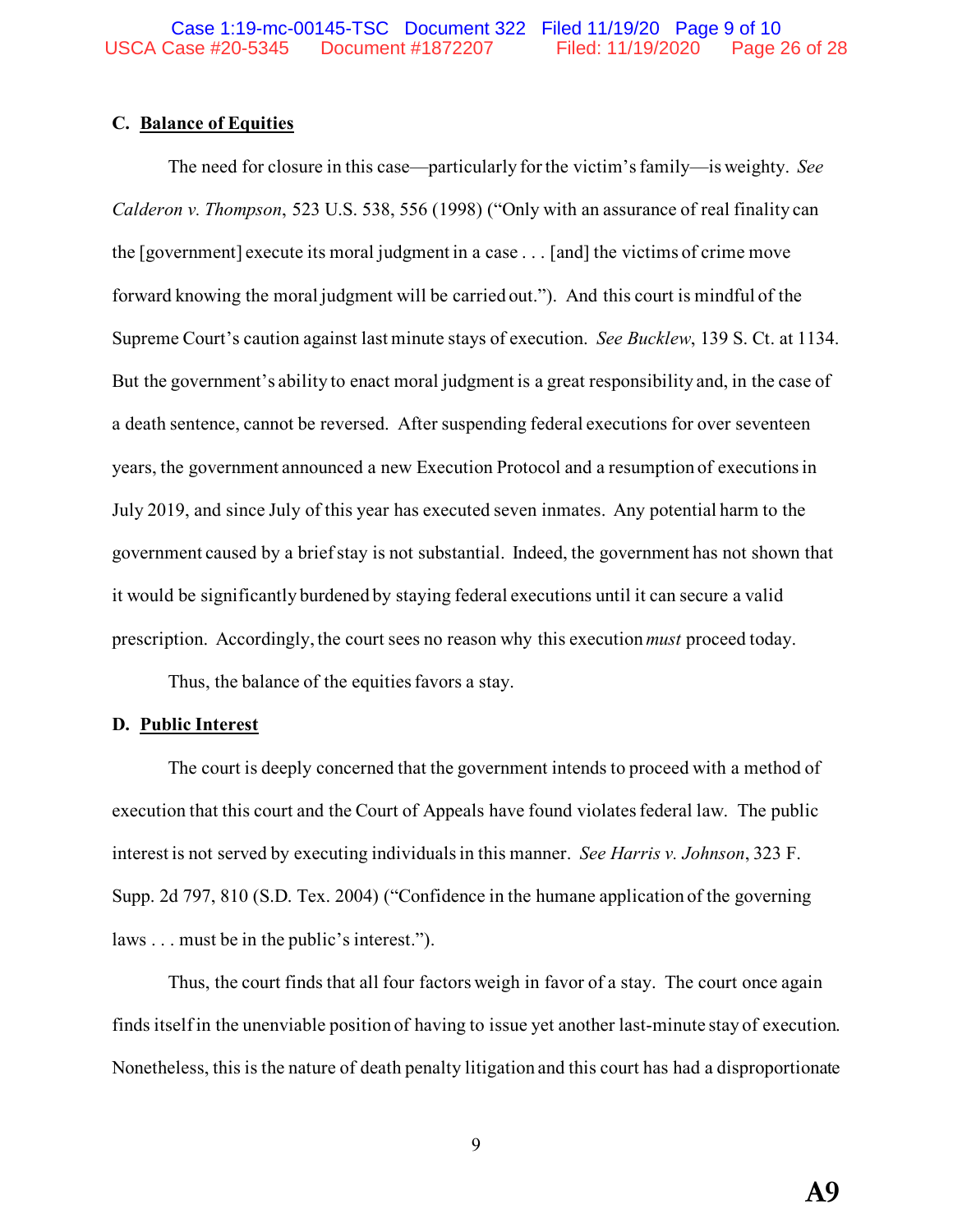#### Case 1:19-mc-00145-TSC Document 322 Filed 11/19/20 Page 10 of 10 USCA Case #20-5345 Document #1872207 Filed: 11/19/2020 Page 27 of 28

number of such claims given the nature of the case. Moreover, this result could not have been avoided here. The Court of Appeals issued a decision altering the court's understanding of the law of this case just after 3 a.m. yesterday. The Court of Appeals' mandate was not filed until 3 p.m., another twelve hours later. The court received Plaintiff's motion at around 10 p.m. last night and the motion was fully briefed around 10:45 a.m. this morning. The court would not issue a stay were it not convinced that the Plaintiff has presented claims that had a substantial possibility of succeeding. Indeed, the court denied another request for a stay of execution brought by Orlando Hall earlier this week. (*See Hall v. Barr*, No. 20-cv-3184 (D.D.C.).)

#### **III. CONCLUSION**

For the foregoing reasons, Plaintiffs motion for a stay of execution will be GRANTED until such time that the court has reconsidered its finding that Plaintiffs failed to show the necessary "irreparable harm" to warrant enjoining their executions, despite Defendants' violation of the FDCA. Plaintiff's request for an order declaring that the Federal Execution Protocol must be set aside to the extent it permits the use of pentobarbital not subject to a prescription is also GRANTED. The court will issue an accompanying order.

Date: November 19, 2020

*Tanya S. Chutkan*

TANYA S. CHUTKAN United States District Judge